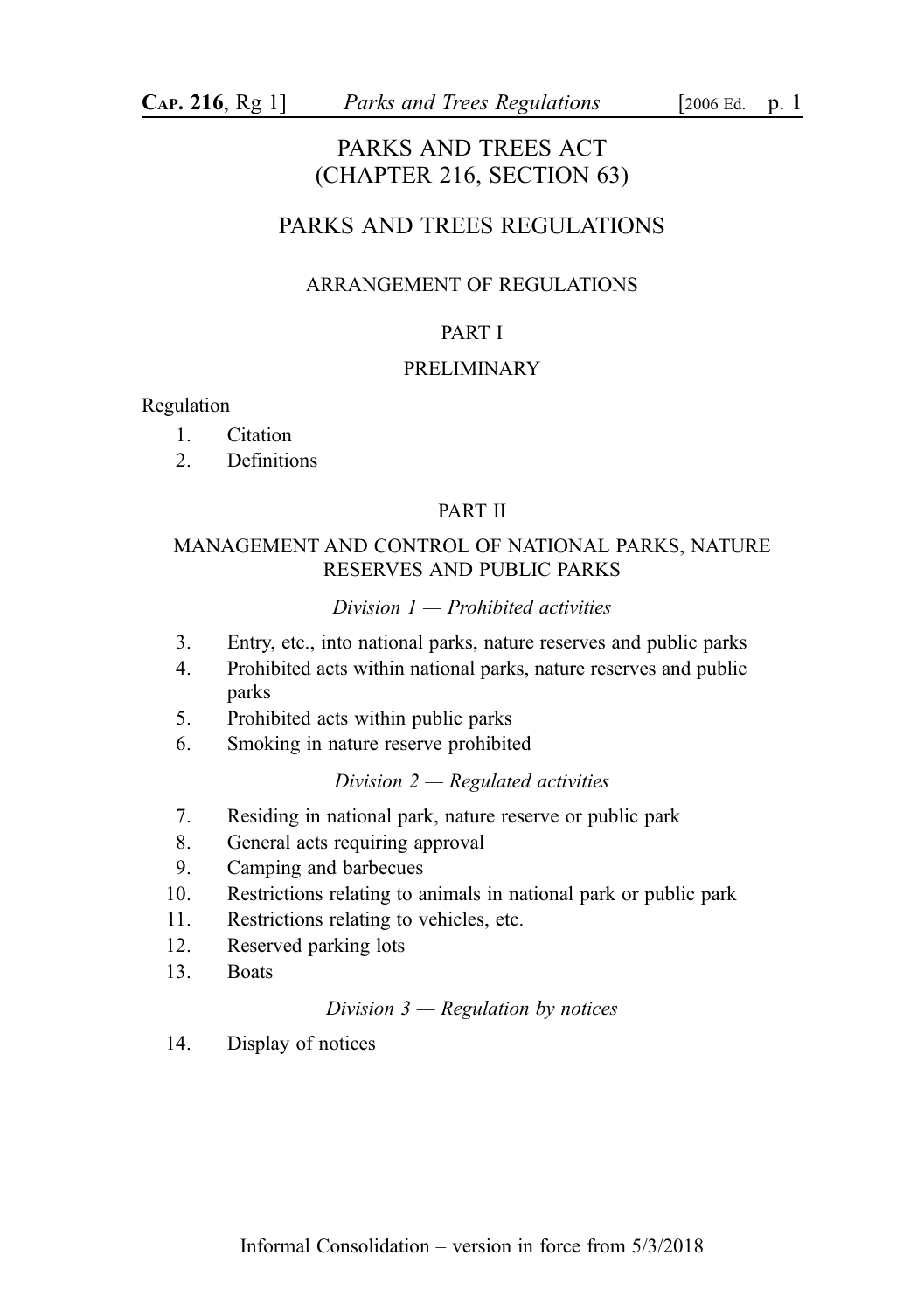#### PART III

#### APPROVALS AND PERMITS

#### Regulation

- 15. Application for approvals under section 12(1), 20(1) or 32(1) of Act
- 16. Application for approvals and permits under Regulations
- 17. Fees

#### PART IV

#### POWER OF ENFORCEMENT

18. Removal, sale and disposal of vehicles, boats and things

#### PART V

#### GREEN MARGINS AND STREETSCAPES

- 19. Damage to tree planted pursuant to notice
- 20. Reinstatement of tree planted pursuant to notice
- 20A. Measurement of girth size of tree and dimensions of planting area
- 20B. Planting areas

#### PART VI

#### MISCELLANEOUS

- 21. Appeal to Minister
- 22. Manner of payment of moneys
- 23. Penalty
- 24. Regulations not to prevent Commissioner, etc., from performance of duty The Schedules

[1st August 2005]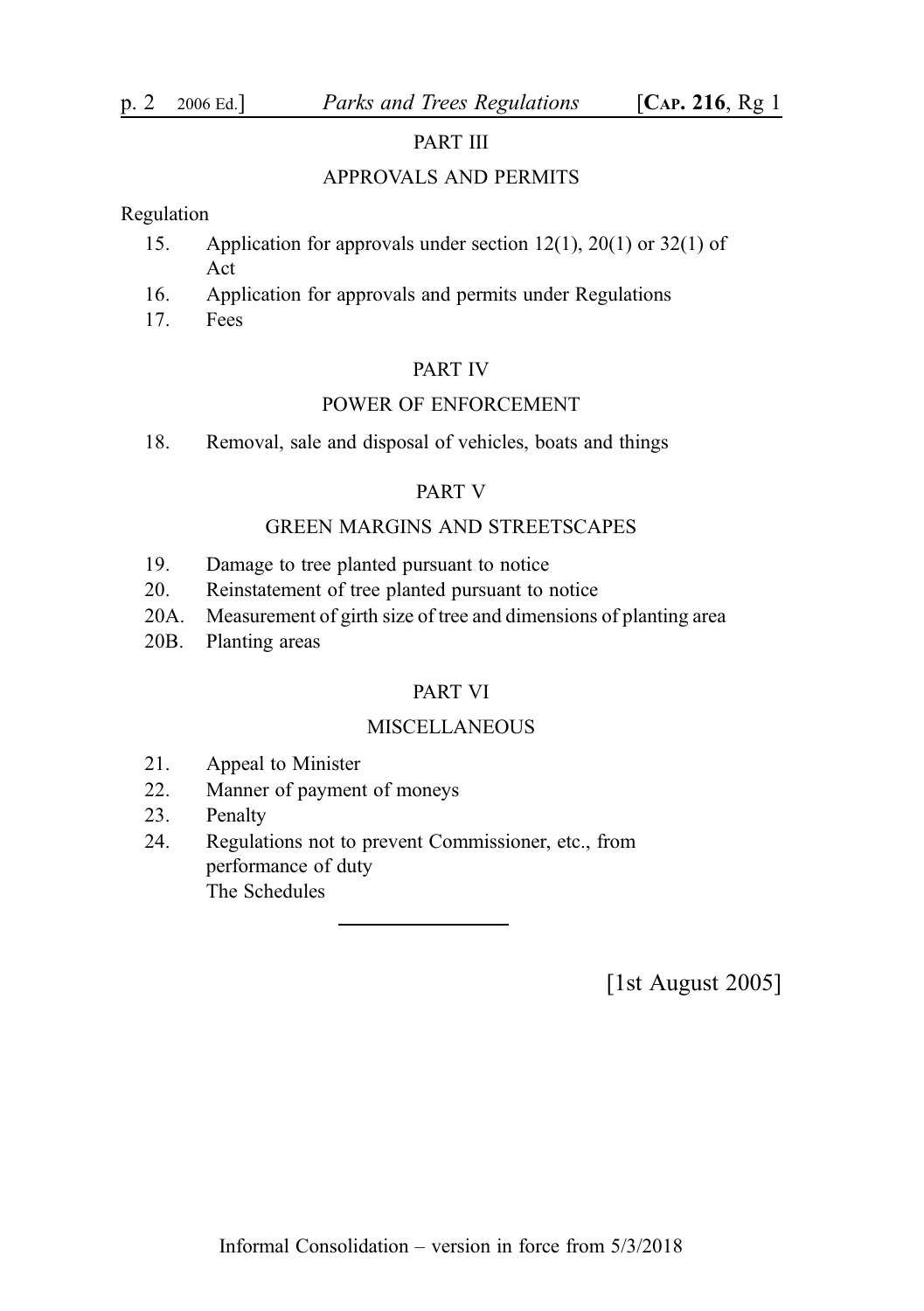## PART I

## PRELIMINARY

## **Citation**

1. These Regulations may be cited as the Parks and Trees Regulations.

## **Definitions**

- 2. In these Regulations, unless the context otherwise requires
	- "carpark" means any area that is within or adjacent to a national park, nature reserve or public park and is designated as a carpark by the Commissioner, and includes any access road to such an area;
	- "dangerous fireworks" has the same meaning as in the Dangerous Fireworks Act (Cap. 72);
	- "explosive" has the same meaning as in the Arms and Explosives Act (Cap. 13);
	- "park", in relation to a vehicle, means to bring the vehicle to a stationary position and cause it to wait for any purpose;
	- "parking lot" means any space within a carpark marked out for the parking of any single vehicle;
	- "reserved parking lot" means any space within a carpark marked out for the parking of any specific vehicle authorised by the Commissioner;
	- "tout" means to solicit any person in connection with any trade or business, whether or not carried on by the person so soliciting;
	- "trap" means any contrivance, device or thing by means of which any animal can be captured.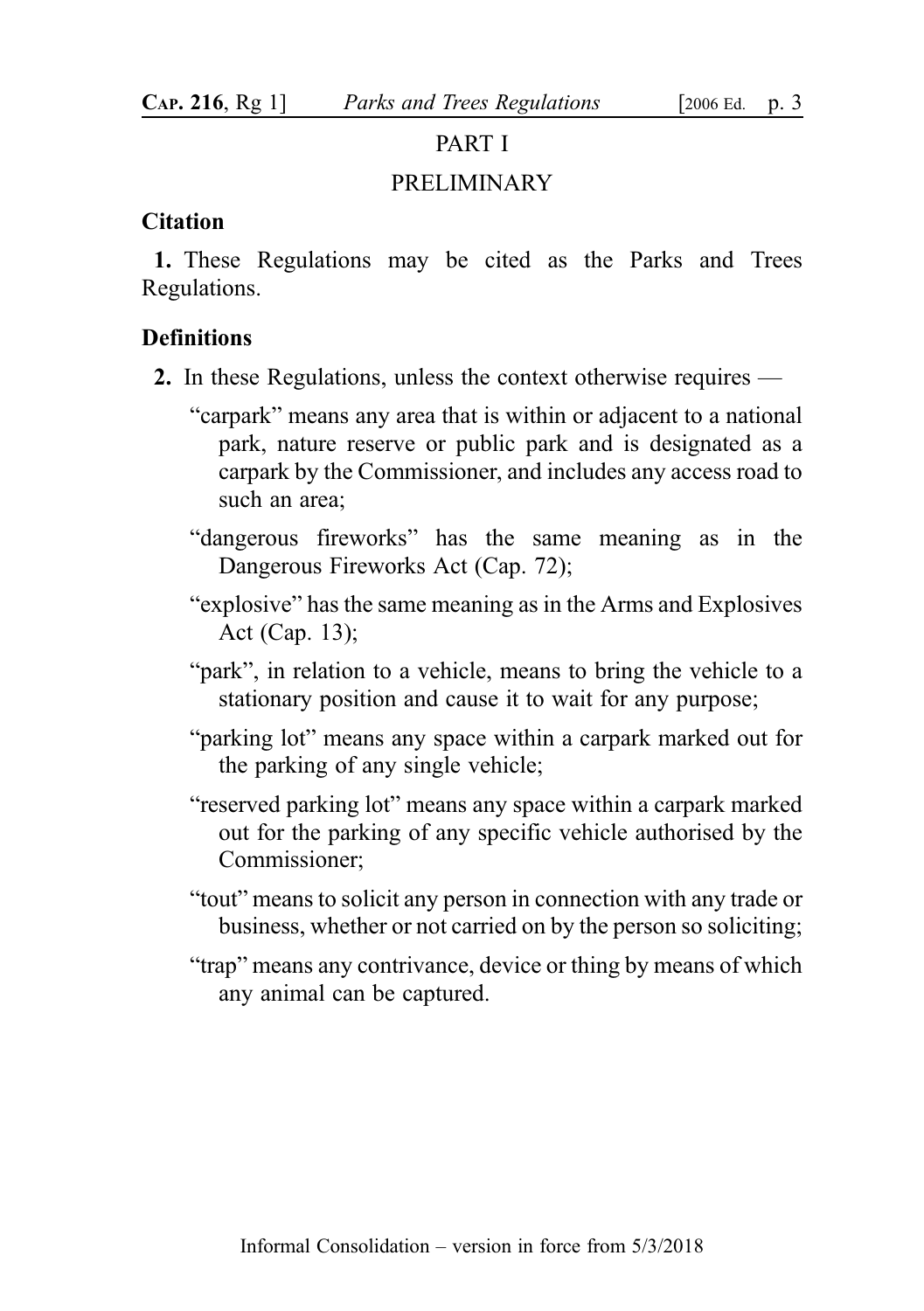# PART II

# MANAGEMENT AND CONTROL OF NATIONAL PARKS, NATURE RESERVES AND PUBLIC PARKS

Division  $1$  — Prohibited activities

# Entry, etc., into national parks, nature reserves and public parks

 $3$ —(1) No person shall —

- (a) enter any national park, nature reserve or public park or any part thereof that is closed to the public;
- (b) enter or leave any national park, nature reserve or public park or any part thereof except at designated points of entry to or exit from, as the case may be, the national park, nature reserve or public park; or
- (c) enter or leave any part of a national park, nature reserve or public park that is reserved for the use of particular persons or bodies or for a particular sector of the public unless the person is a person, or belongs to a body or sector of the public, for whose use it is reserved.

(2) No person shall, except with the approval of the Commissioner and in accordance with the terms and conditions of such approval, enter or remain in any national park, nature reserve or public park or any part thereof outside of the days and beyond the times of admission specified by the Commissioner in notices posted at every entrance to the national park, nature reserve or public park.

# Prohibited acts within national parks, nature reserves and public parks

4.—(1) No person shall, within a national park, nature reserve or public park —

- (a) cause any lake, pool or other body of water to be fouled;
- (b) throw, deposit or leave behind any refuse, litter, object or article except in a litter bin provided for that purpose;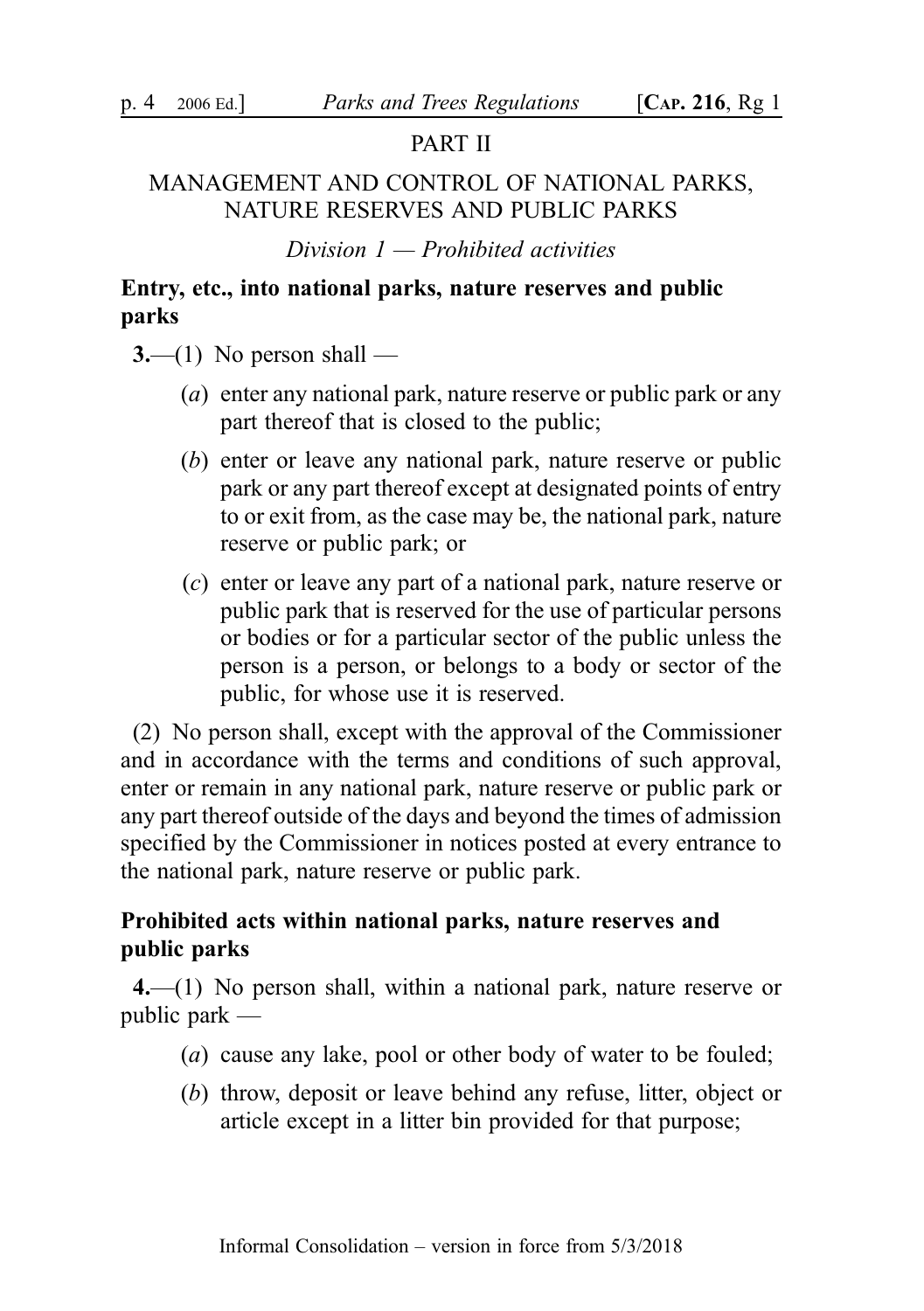- (c) soil or deface any building, structure, furniture, ornament, equipment or other property;
- (*d*) gamble or assist in gambling;
- (e) beg, tout or solicit;
- (f) appear nude or be clad in such manner as to offend against public decency;
- (g) behave in a disorderly or an indecent or offensive manner;
- (h) enter or attempt to enter any public restroom designated for use by the opposite sex;
- (i) bathe or wash in any body of water; or
- (j) use any facility, utility or amenity for a purpose other than that for which it is provided.

(2) Where the Commissioner has, by means of notice displayed in, or at the boundary of, a national park, nature reserve or public park or part thereof to which the notice relates, or by means of written notice issued to a user of the national park, nature reserve or public park —

- (a) prohibited the use of any musical instrument or sound equipment in the national park, nature reserve or public park or that part thereof; or
- (b) prohibited the carrying on of any activity which, in the Commissioner's opinion, may endanger or cause discomfort or inconvenience to other users of the national park, nature reserve or public park,

a person shall not use such instrument or equipment, or carry on that prohibited activity, in the national park, nature reserve or public park or the part to which the notice relates.

(3) For the purposes of paragraph  $(1)(g)$ , a person does not conduct himself in an offensive manner as referred to in that paragraph merely by using offensive language.

# Prohibited acts within public parks

5. No person shall carry out any activity within any public park which he knows or ought reasonably to know —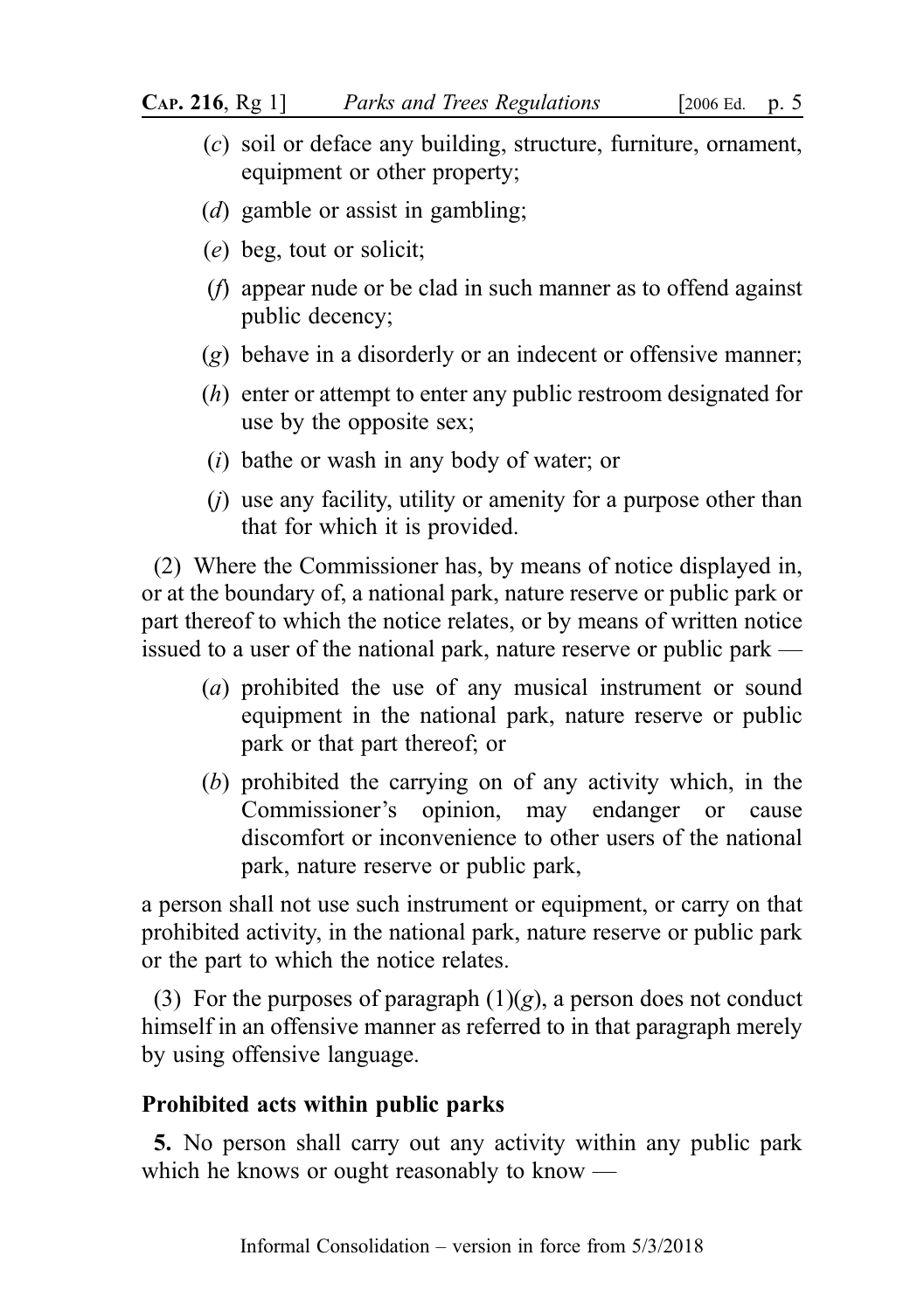- (a) causes or may cause alteration, damage or destruction to any property, tree or plant within the public park; or
- (b) causes or may cause injury to, or the death of, any animal or any other organism within the public park.

## Smoking in nature reserve prohibited

6.—(1) No person shall smoke within any part of a nature reserve.

(2) In paragraph (1), "smoke" means to inhale and expel the smoke of tobacco or any other substance and includes the holding of any cigar, cigarette, pipe or any other form of tobacco product which is alight or emitting smoke.

## Division  $2$  — Regulated activities

## Residing in national park, nature reserve or public park

7. No person shall reside in any national park, nature reserve or public park, unless the person has been granted a lease or licence to reside therein.

## General acts requiring approval

8.—(1) No person shall, except with the approval of the Commissioner and in accordance with the terms and conditions of such approval, do any of the following in any national park, nature reserve or public park:

- (a) sell or hire, attempt to sell or hire, expose or display for sale or hire, or solicit for sale or hire, any article, thing or service to any person;
- (b) organise or participate (other than solely as a member of an audience) in any amusement, entertainment, instruction, performance or activity for money or other consideration of any kind;
- (c) film any video, movie or television film for sale, hire or profit;
- (d) climb any wall, fence, barrier, railing, hedge, tree, post or other structure;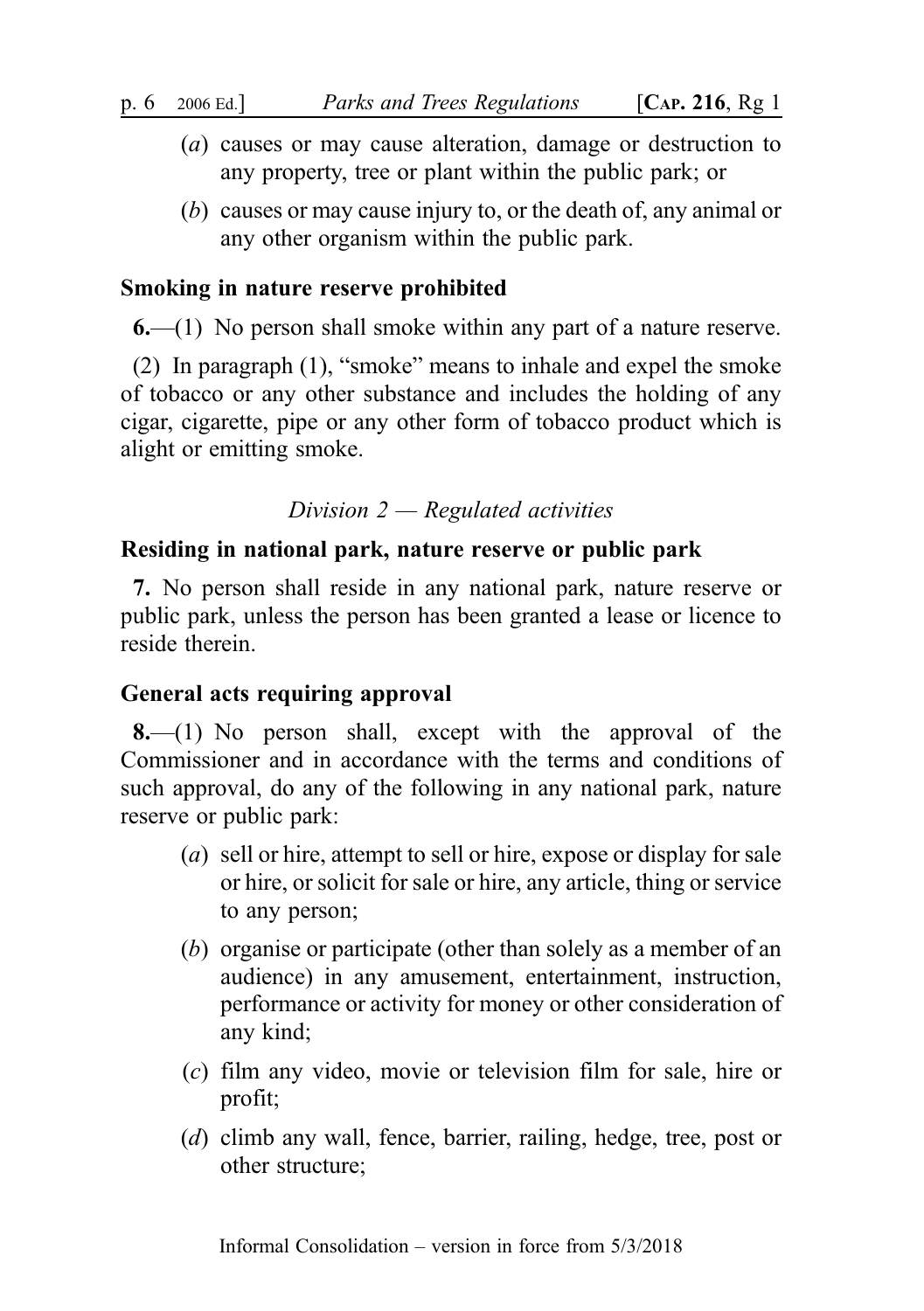- (e) hang or affix any light, bill, placard, notice or other thing on any plant, tree or structure;
- (f) discharge any dangerous fireworks, explosive or weapon;
- (g) remove or displace any seat, barrier, railing, post, structure, ornament or any implement used in the laying out or maintenance of the national park, nature reserve or public park.

(2) No person shall, except with the approval of the Commissioner and in accordance with the terms and conditions of such approval, carry out any of the following activities within any public park:

- (*a*) cut, collect or displace any tree or plant or any part thereof;
- (b) affix, set up or erect any sign, shrine, altar, religious object, shelter, structure or building;
- (c) clear, break up, dig or cultivate any land;
- (d) use or occupy any building, vehicle, boat or other property of the Board;
- (e) wilfully drop or deposit any dirt, sand, earth, gravel, clay, loam, manure, refuse, sawdust, shavings, stone, straw or any other matter or thing from outside the public park;
- (f) capture, displace or feed any animal;
- (g) disturb or take the nest of any animal;
- (h) collect, remove or wilfully displace any other organism;
- (i) use any animal, firearm, explosive, net, trap, hunting device or instrument or means whatever for the purpose of capturing any animal;
- $(i)$  carry or have in the person's possession any explosive, net, trap or hunting device;
- (k) erect any post, rail, fence, pole, booth, stand, stall or other structure.

(3) In addition to paragraphs (1) and (2), no person may, except with the approval of the Commissioner and in accordance with the terms and conditions of such approval —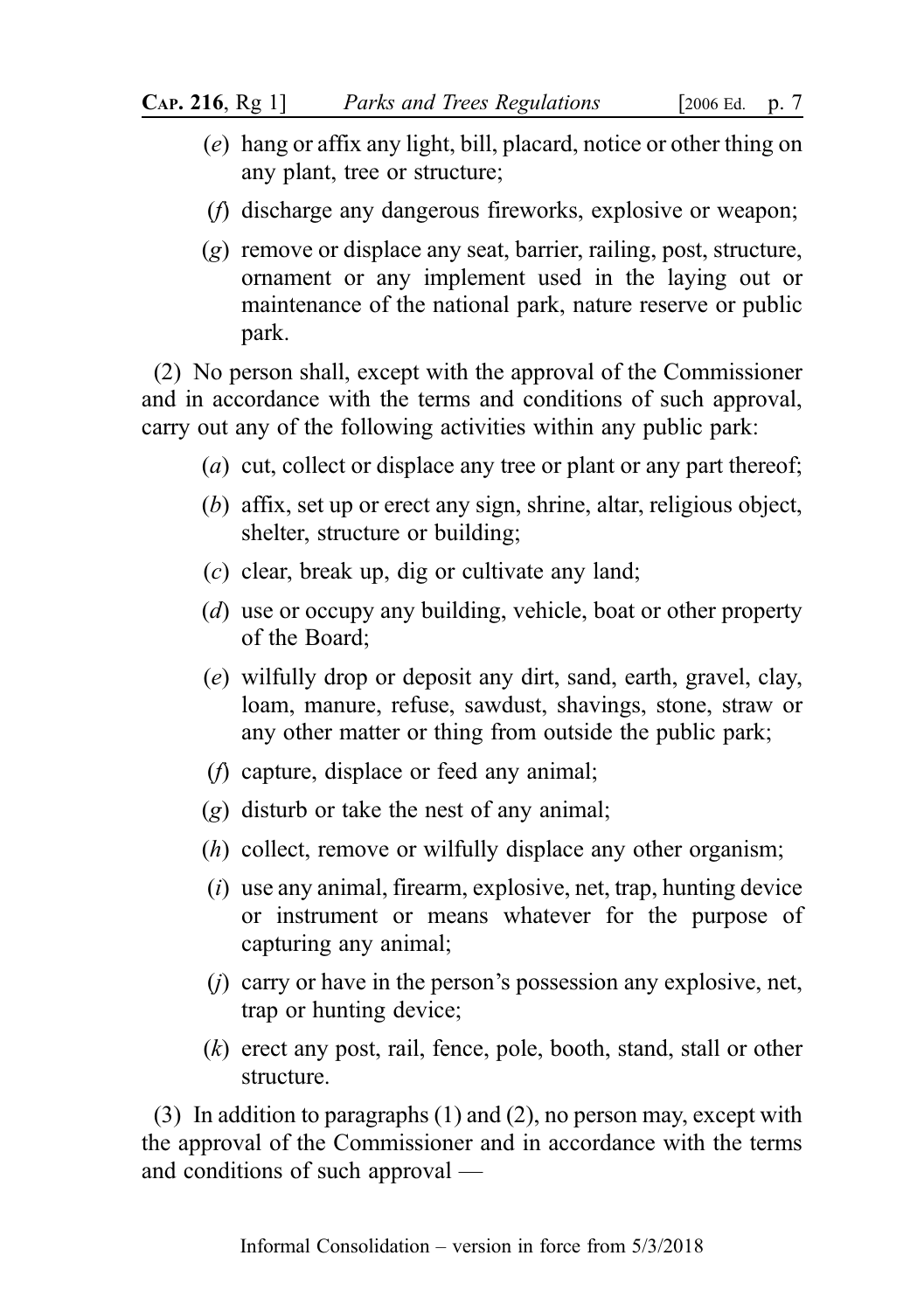- (a) carry out any play-reading, recital, lecture, talk, address, debate or discussion;
- (b) organise or participate (other than solely as a member of audience), in any performance or exhibition; or
- (c) organise any assembly or procession,

[S 561/2016 wef 01/11/2016]

at the area known as Speakers' Corner in Hong Lim Park and described in the Second Schedule.

[S 205/2016 wef 08/05/2016]

(4) To avoid doubt in paragraph (3), a person includes any company or association or body of persons, corporate or unincorporate.

[S 561/2016 wef 01/11/2016]

## Camping and barbecues

9.—(1) No person shall camp in any national park, nature reserve or public park or any part thereof except —

- (a) with a permit from the Commissioner and in accordance with the terms and conditions of that permit; and
- (b) within the area of the national park, nature reserve or public park that is set aside for camping.

(2) No person shall light, maintain or use a fire or hold a barbecue in any national park or public park or any part thereof except —

- (a) with a permit from the Commissioner and in accordance with the terms and conditions of that permit; and
- (b) within the area of the national park or public park that is set aside as a fireplace or for barbecues.

(3) No person shall leave unattended any fire that the person has lit, maintained or used.

(4) Notwithstanding paragraphs (1) and (2), the Commissioner may, in any particular case or class of cases, determine that no permit shall be required for the purpose of carrying out any of the activities referred to in paragraph (1) or (2).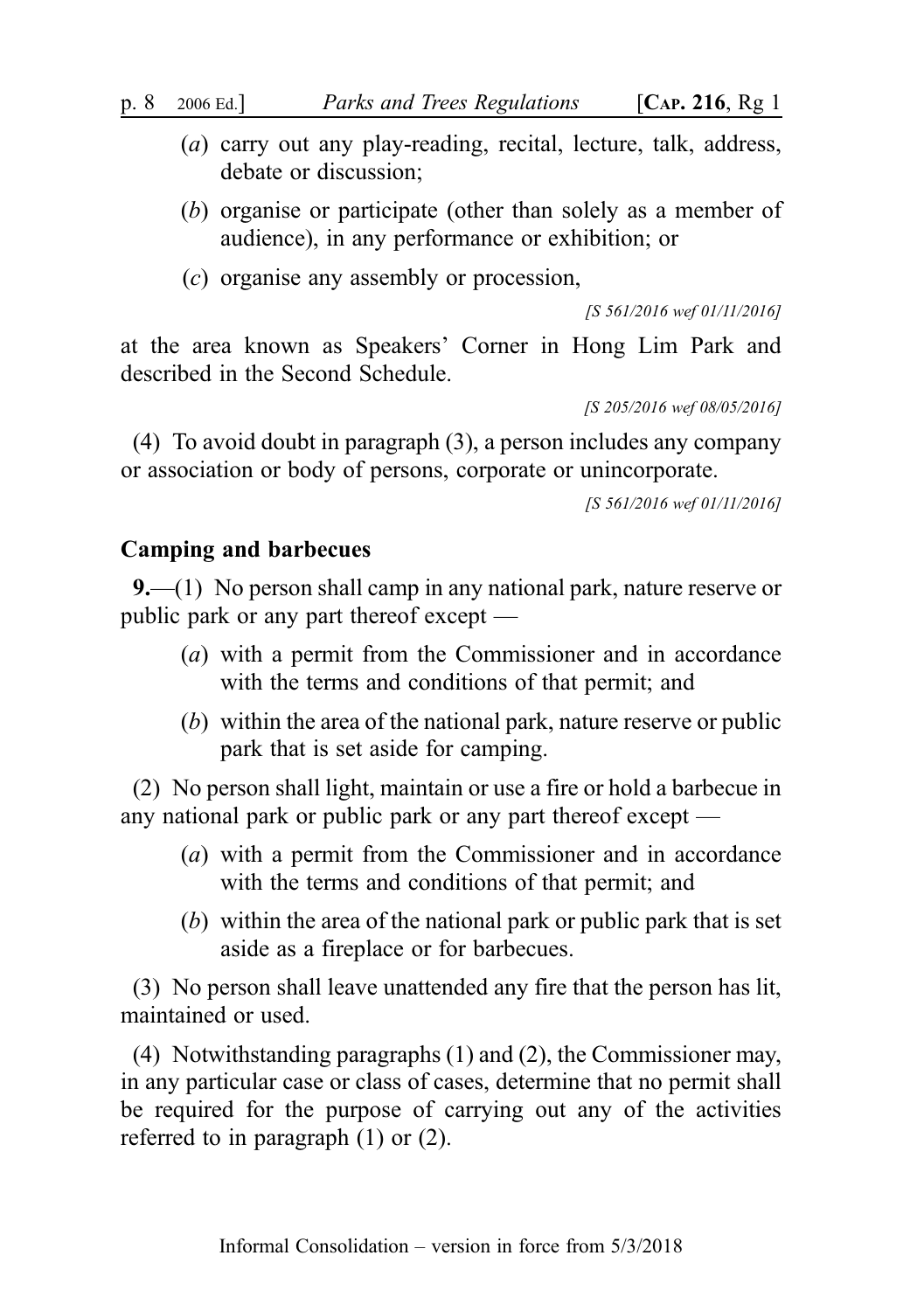# Restrictions relating to animals in national park or public park

10.—(1) No person shall, except with the approval of the Commissioner —

- (a) bring an animal (other than a domestic animal that is his pet or guide dog) into, or allow any such animal belonging to him or under his charge to remain in, a national park or public park; or
- (b) leave, abandon or release any animal in a national park or public park.

(2) No person shall bring an animal (being an animal that is not prohibited under paragraph  $(1)(a)$  into, or allow any such animal belonging to him or under his charge to remain in, a national park or public park unless —

- (*a*) in the case of a dog, it is
	- (i) on a leash, chain or cord which is suitable to restrain the animal except when in an area referred to in paragraph (4);
	- (ii) kept under the control of the person; and
	- (iii) restrained from causing annoyance or nuisance to any person, or damage to or interference with any plant or property or any other animal; or
- (b) in the case of any other animal (being an animal that is not prohibited under paragraph  $(1)(a)$ , it is —
	- (i) kept under the control of the person; and
	- (ii) restrained from causing annoyance or nuisance to any person, or damage to or interference with any plant or property or any other animal.

(3) Notwithstanding paragraphs (1) and (2), where the Commissioner has, by notice in, or at the boundary of, a national park or public park or part thereof to which the notice relates, prohibited the entry of any animal to any part of the national park or public park or part thereof, no person shall bring any such animal into,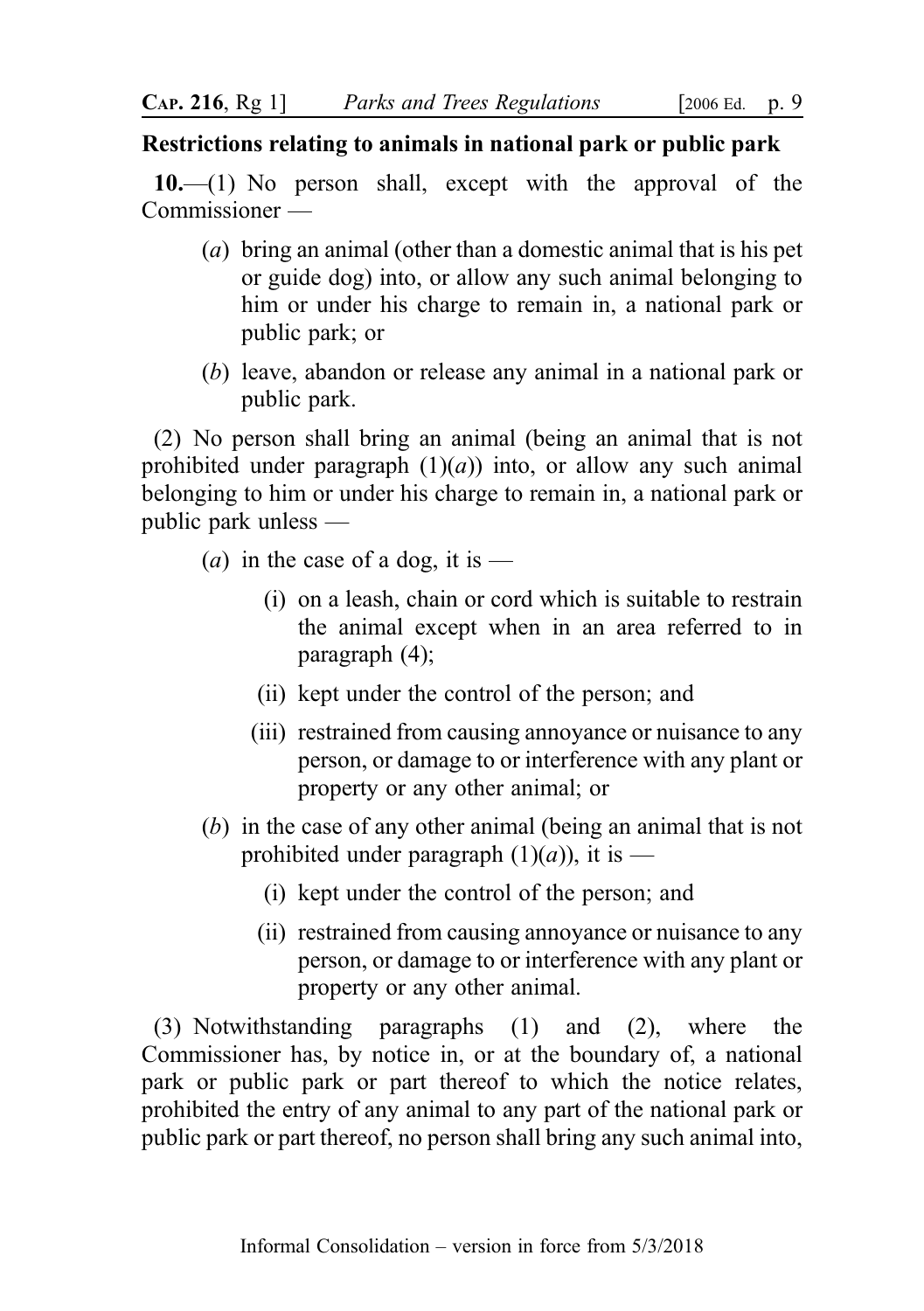or allow any such animal belonging to him or under his charge to remain in, that part of the national park or public park.

(4) Notwithstanding paragraph  $(2)(a)$ , where the Commissioner has, by notice in, or at the boundary of, a national park or public park or part thereof to which the notice relates, designated any part of the national park or public park to be an area where dogs can run freely, a person shall not be required to restrain any dog belonging to him or under his charge on a leash, chain or cord but may let it run freely in that part of the national park or public park.

(5) No person shall cause or permit any animal belonging to him or under his charge to enter any public restroom, lake, reservoir, pond, stream or fountain in any national park or public park.

(6) A person who brings an animal into, or allows an animal belonging to him or under his charge to enter or remain in, a national park or public park shall pick up and remove from the national park or public park any faeces deposited by the animal and dispose of any such faecal matter properly in a hygienic manner.

## Restrictions relating to vehicles, etc.

11.—(1) No person shall, without the permission of the Commissioner, in any national park, nature reserve or public park —

- (a) bring, ride or drive a vehicle except within a carpark;
- (b) park a vehicle except in a parking lot (designated for the parking of that class of vehicle) within a carpark;
- (c) obstruct any entrance, exit, road, path, carpark or parking lot;
- (d) ride a bicycle or use skates except on any track or path specified, by notice, for such use or any road for use by vehicles;
- (e) ride a motorised bicycle;
- (f) secure a motorcycle or bicycle to any plant, tree or structure that is not constructed for that purpose; or
- (g) park a motor vehicle in any parking lot reserved for handicapped drivers when he is not a handicapped driver.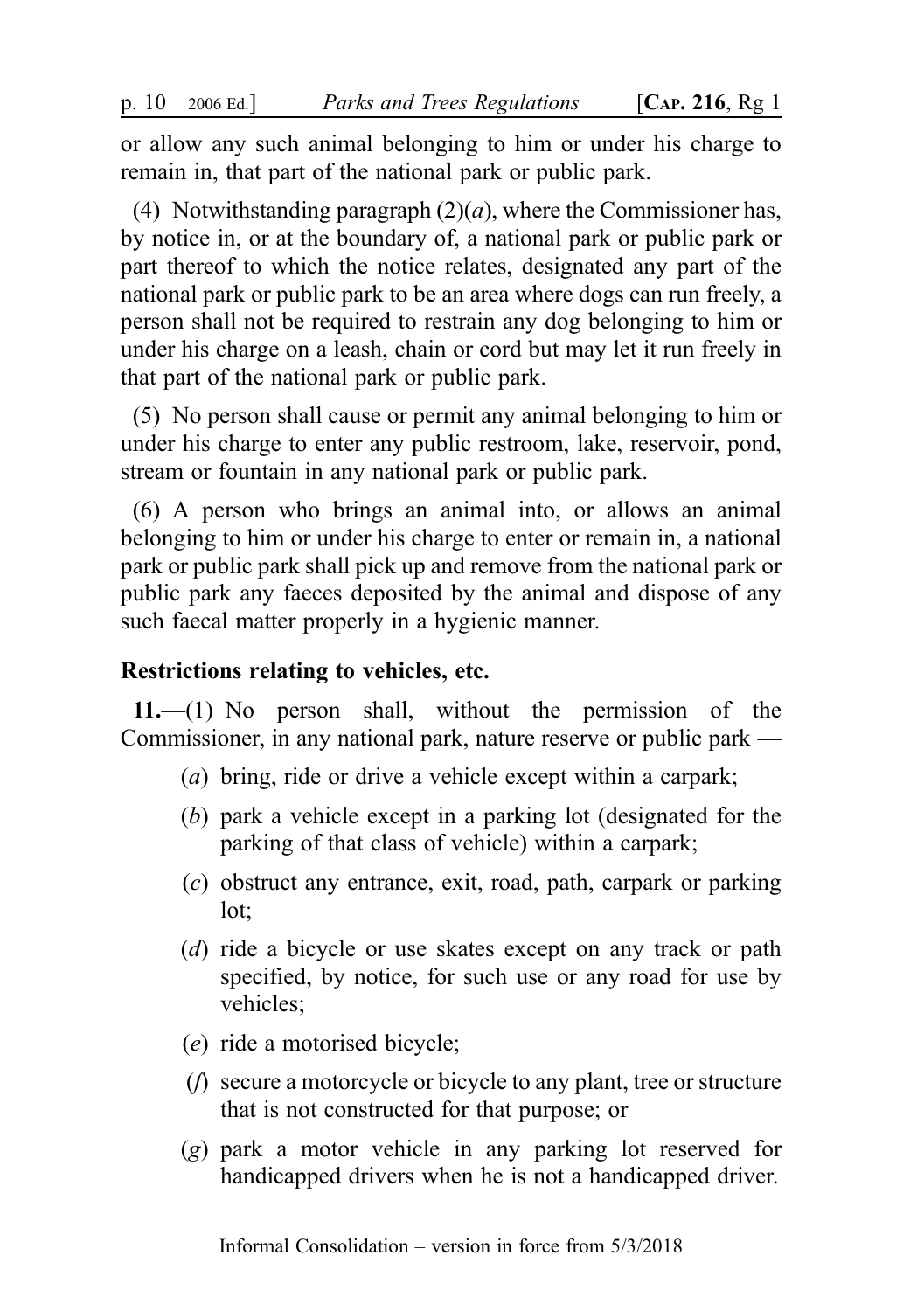(2) No person shall drive, bring into or park any vehicle within a carpark otherwise than in an orderly manner with due regard to the safety of other vehicles, property and persons within the carpark.

(3) Any person driving or parking a vehicle within a carpark shall obey all the signs exhibited in the carpark.

(4) No person shall park any vehicle in such manner as to cause the vehicle to protrude beyond the boundary lines of the parking lot.

(5) No person shall park or stop his vehicle so as to obstruct or prevent the smooth circulation of traffic in or around a carpark.

- $(6)$  In this regulation
	- "bicycle" includes any pedal cycle but does not include a child's toy vehicle used solely by a child;
	- "motorised bicycle" means a bicycle that is equipped with a motor and that may be propelled by muscular power or by the motor with which it is equipped, or by both;
	- "signs" includes all warning sign posts, direction posts or other devices for the guidance or direction of persons driving vehicles within a carpark;
	- "skates" includes roller skates, roller blades, in-line skates and any skateboard.

# Reserved parking lots

12.—(1) No person shall park any vehicle in any reserved parking lot unless he is authorised by the Commissioner to do so.

(2) Any authorisation under paragraph (1) must be displayed on the near side of the front windscreen of the vehicle, and where the vehicle is a motorcycle, such authorisation must be displayed in a conspicuous position on the motorcycle.

(3) No person shall display on a vehicle any authorisation that has any alteration, erasure or other irregularity therein which indicates that the authorisation has been tampered with.

(4) The Commissioner or any person authorised by him may require any driver of a vehicle parked in a reserved parking lot to produce for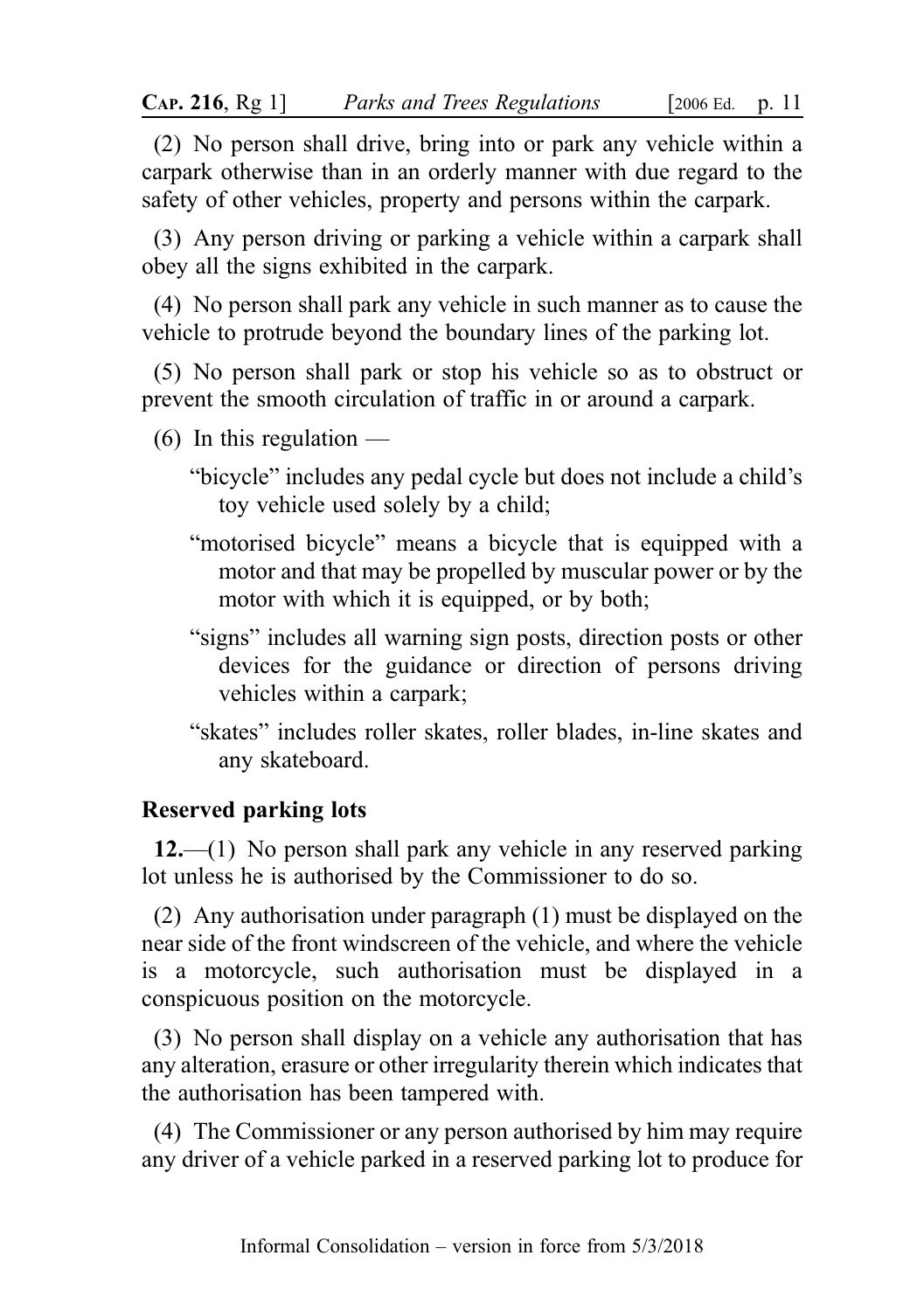his inspection the authorisation displayed on such vehicle and may retain the authorisation.

(5) The driver of a vehicle shall produce the authorisation to the Commissioner or any person authorised by him for inspection or retention in accordance with paragraph (4).

# **Boats**

13.—(1) No person shall moor a boat in a national park, nature reserve or public park or any part thereof except —

- (a) with a permit from the Commissioner and in accordance with the terms and conditions of that permit; and
- (b) at a public mooring within the national park, nature reserve or public park, or at a mooring within the national park, nature reserve or public park in respect of which the person is the licensee, or is the hirer from the licensee, of the mooring to which the licence relates.

(2) No person shall store a boat in any national park, nature reserve or public park or any part thereof except —

- (a) with a permit from the Commissioner and in accordance with the terms and conditions of that permit; and
- (b) within the area of the national park, nature reserve or public park that is set aside for storing boats.

Division  $3$  — Regulation by notices

# Display of notices

14. The Board may affix or set up a notice in some conspicuous position in any part of the national park, nature reserve or public park, as the case may be, for the purpose of notifying the public that —

- (a) the use of any musical instrument or sound equipment in that part of the national park, nature reserve or public park is prohibited;
- (b) any activity in that part of the national park, nature reserve or public park is prohibited;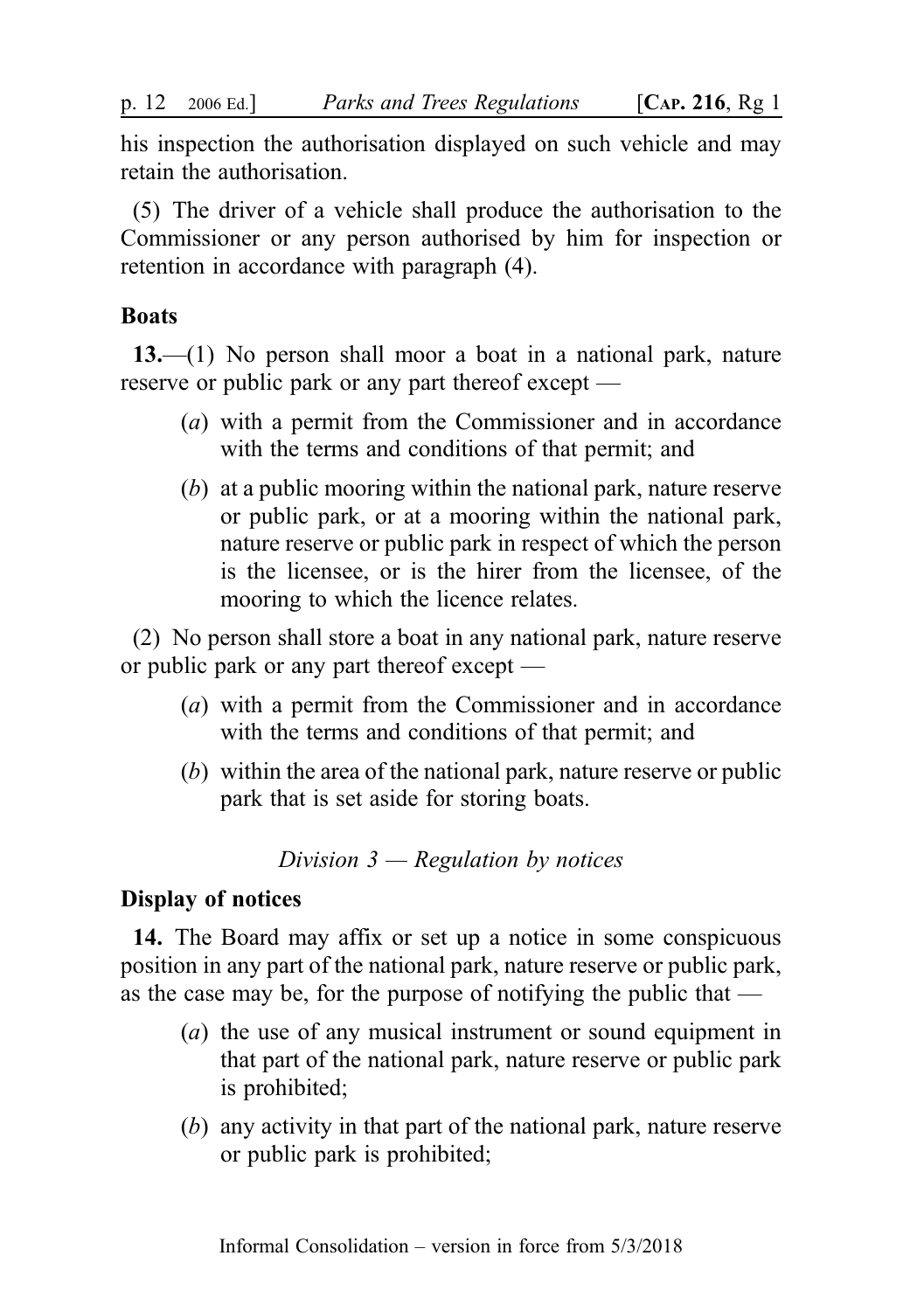**CAP. 216, Rg 1]** *Parks and Trees Regulations* [2006 Ed. p. 13]

- (c) that part of the national park or public park has been designated as a fireplace or an area where a barbeque may be held;
- (d) that part of the national park, nature reserve or public park has been designated as an area where camping is permitted;
- (e) that part of the public park has been designated as an area where boats may be moored or stored;
- (f) the entry of any animal to that part of the national park or public park is prohibited;
- (g) that part of the national park or public park has been designated as an area where dogs can run freely;
- $(h)$  that part of the national park, nature reserve or public park has been designated as a carpark or as a parking lot for any class of vehicle; and
- $(i)$  any track, path or road in that part of the national park, nature reserve or public park has been specified as a track, path or road where bicycles may be ridden or skates may be used.

## PART III

# APPROVALS AND PERMITS

# Application for approvals under section 12(1), 20(1) or 32(1) of Act

15.—(1) The form to be used for the purpose of an application for the Commissioner's approval under section 12(1), 20(1) or 32(1) of the Act —

- (*a*) is that set out at the website at https://www.corenetess.gov.sg; and
- (b) may be submitted through that website unless the Board requires a hard copy of the form to be served on the Commissioner.

[S 379/2011 wef 15/07/2011]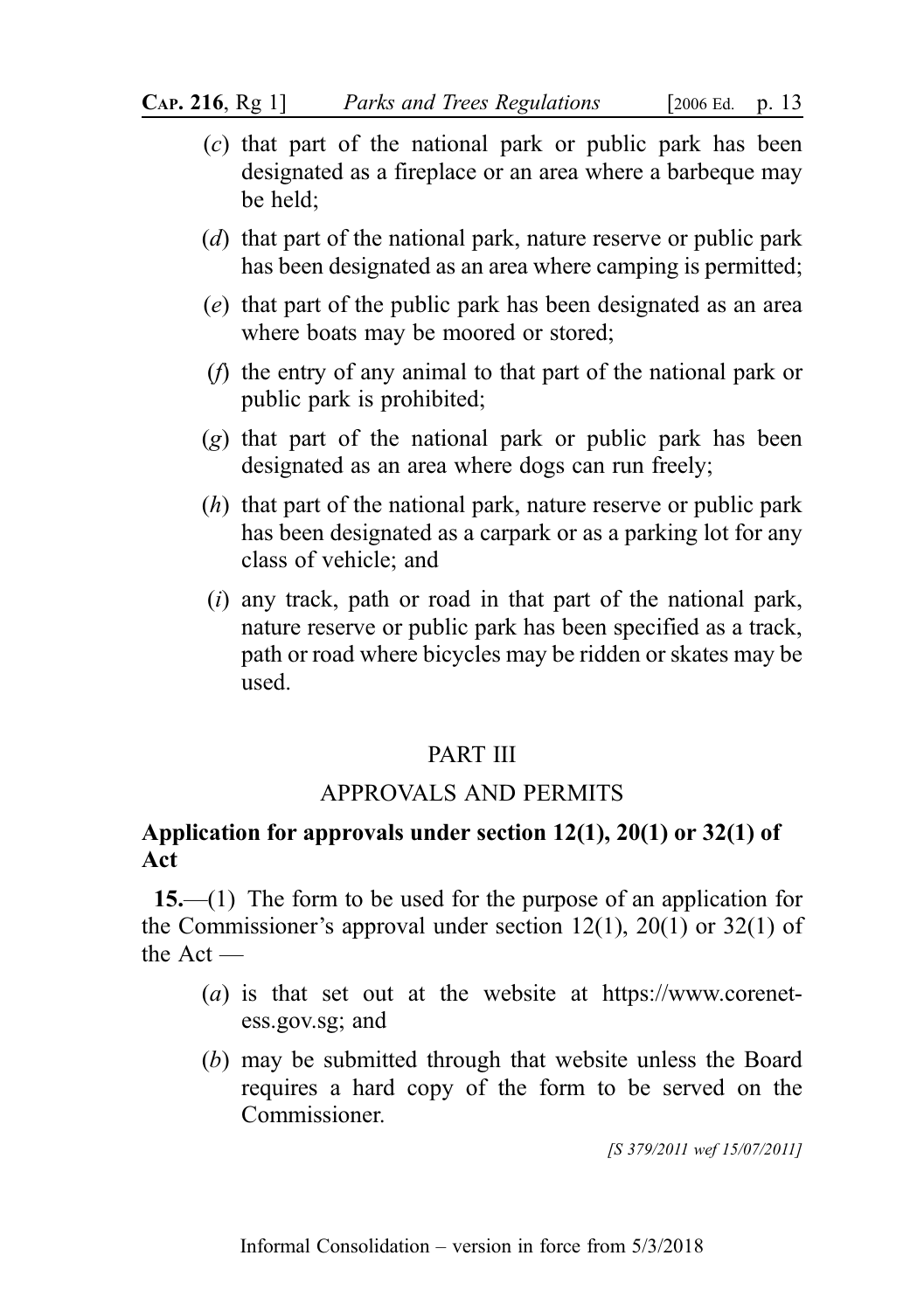(2) Every form referred to in paragraph (1) shall be completed in the English language and in accordance with such directions as may be specified in the form or by the Board.

(3) The Board may refuse to accept any form that is not completed in accordance with this regulation.

(4) Where strict compliance with any form is not possible, the Board may allow for the necessary modifications to be made to that form, or for the requirements of that form to be complied with in such other manner as the Board thinks fit.

# Application for approvals and permits under Regulations

 $16$ —(1) A person applying for any approval or permit under these Regulations shall apply in such form and manner and furnish such particulars and information and pay such fees referred to in regulation 17.

(2) Any approval or permit granted under this regulation shall be subject to such terms and conditions as the Commissioner may impose.

## Fees

17.—(1) The following fees shall be as specified in the First Schedule:

- (a) the fee for any permit under regulation  $9(1)$  or  $(2)$  or  $13(2)$ ;
- (b) the fee for any application for an approval for the purposes of section 24, 26, 30 or 31 of the Act, being a fee which the Commissioner may require under section  $32(1)(c)$  of the Act.

[S 379/2011 wef 15/07/2011] [S 555/2015 wef 12/09/2015] [S 660/2017 wef 20/11/2017]

(2) The Commissioner may, in any particular case or class of cases —

(a) waive, in whole or in part, any fee payable under this regulation; or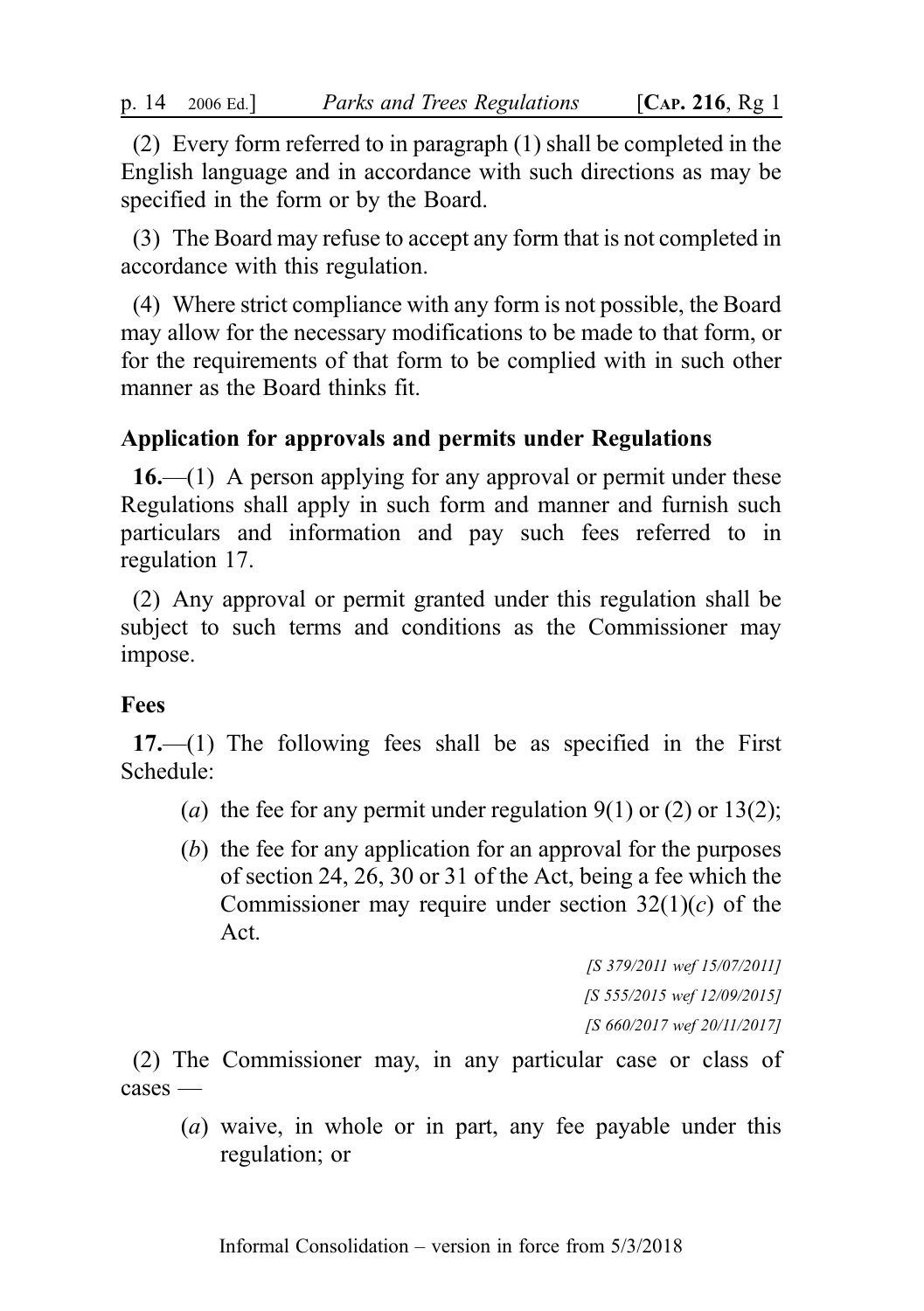(b) refund any such fee which has been paid or any part of it.

# PART IV

# POWER OF ENFORCEMENT

# Removal, sale and disposal of vehicles, boats and things

18.—(1) When any vehicle, boat or thing is removed by the Commissioner under section 42(4) of the Act, the Commissioner shall, as soon as is practicable, give notice in writing to the owner (if the name and address of the owner are known to him) of the removal, and if the vehicle, boat or thing is not claimed by its owner within one month of the date of notice, the Commissioner may sell or otherwise dispose of such vehicle, boat or thing.

(2) Notwithstanding paragraph (1), the Commissioner may immediately sell or dispose of —

- (a) any perishable thing removed under section 42(4) of the Act; or
- (b) any vehicle, boat or thing where the name or address of the owner cannot be ascertained with reasonable degree.

(3) The proceeds of the sale or disposal of any vehicle, boat or thing sold pursuant to this regulation shall be applied in payment of any expenses incurred by the Board in connection with the sale or disposal of that vehicle, boat or thing.

(4) After the application of the proceeds of the sale or disposal in accordance with paragraph (3), the remainder of the proceeds shall be applied in payment of all charges and fines payable under the Act and any regulations made thereunder.

(5) Any surplus proceeds after such payment referred to in paragraph (4) shall be paid to the owner of the vehicle, boat or thing, or if not claimed by the owner of the vehicle, boat or thing within 12 months of the date of the sale or disposal, shall be forfeited to the Board.

(6) Any expenses incurred in connection with the sale or disposal of any vehicle, boat or thing pursuant to this regulation shall be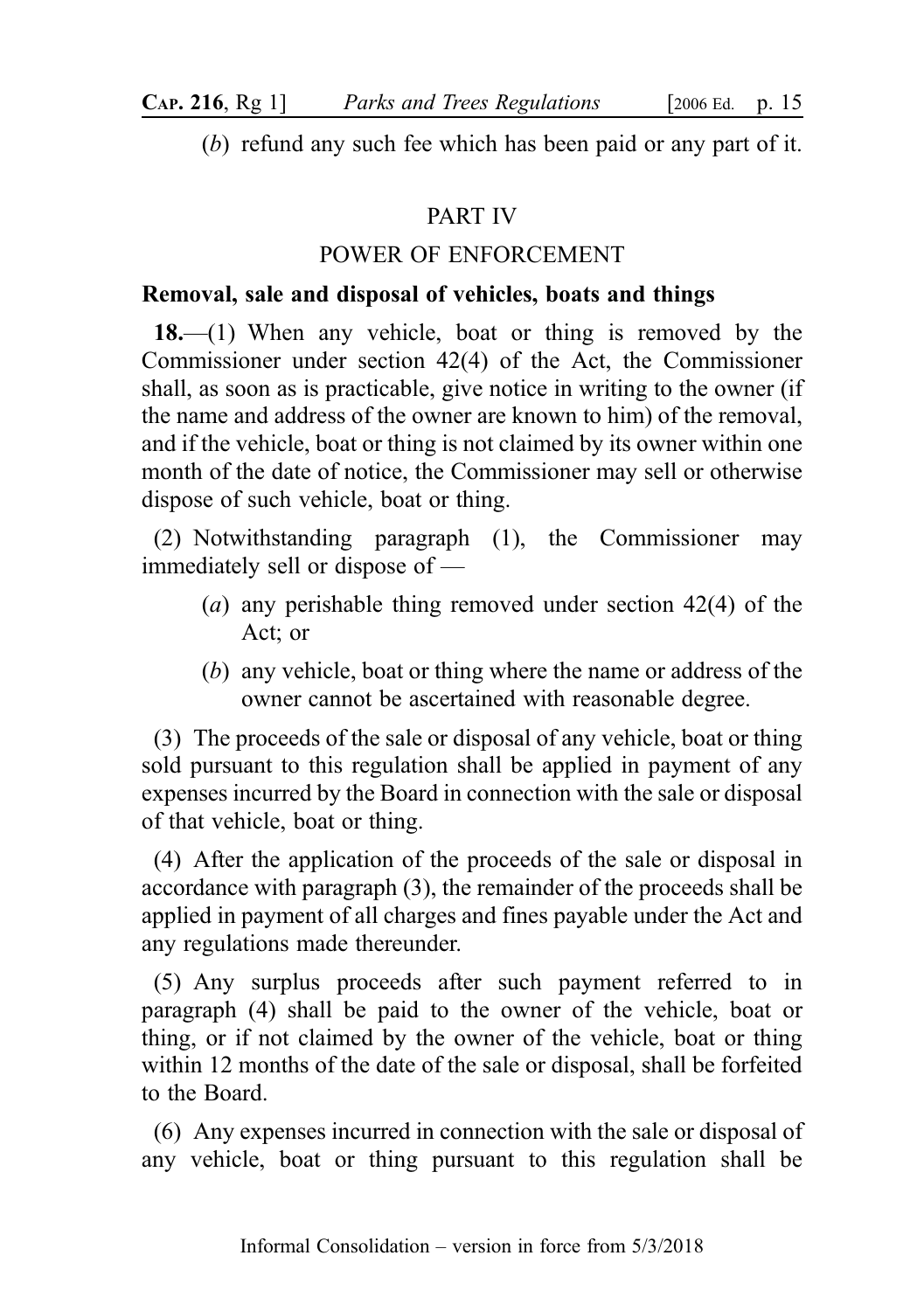recoverable as a debt due to the Board from the owner of that vehicle, boat or thing.

## PART V

# GREEN MARGINS AND STREETSCAPES

#### Damage to tree planted pursuant to notice

19. For the purposes of section 27(2) of the Act, any excavation, cementing or sealing up in any way, or otherwise rendering impervious to air or water, any part of the ground within a radius of 2 metres from the collar of a tree planted pursuant to a notice under section 27(1) of the Act shall be regarded as damaging the tree.

## Reinstatement of tree planted pursuant to notice

**20.**—(1) Where it appears to the Commissioner that there has been a contravention of section 27(2) of the Act, he may serve a notice on —

- (a) any person who appears to the Commissioner to have been responsible for or participated in anything done in contravention of section 27(2) of the Act; or
- (b) the occupier of the premises on which anything is done in contravention of that section,

requiring the person to take such remedial or reinstatement measures within such time as may be specified in the notice.

(2) A notice under paragraph (1) shall specify the date on which it is to take effect and the period (which shall run from the date the notice takes effect) within which any step required by the notice shall be taken.

(3) The person on whom a notice under paragraph (1) is served shall comply with all the requirements of the notice within the time specified in the notice.

(4) Where the person on whom a notice under paragraph (1) is served fails, without reasonable excuse, to comply with any requirement of the notice, the Commissioner may, at any reasonable time after the expiration of the time specified in the notice for the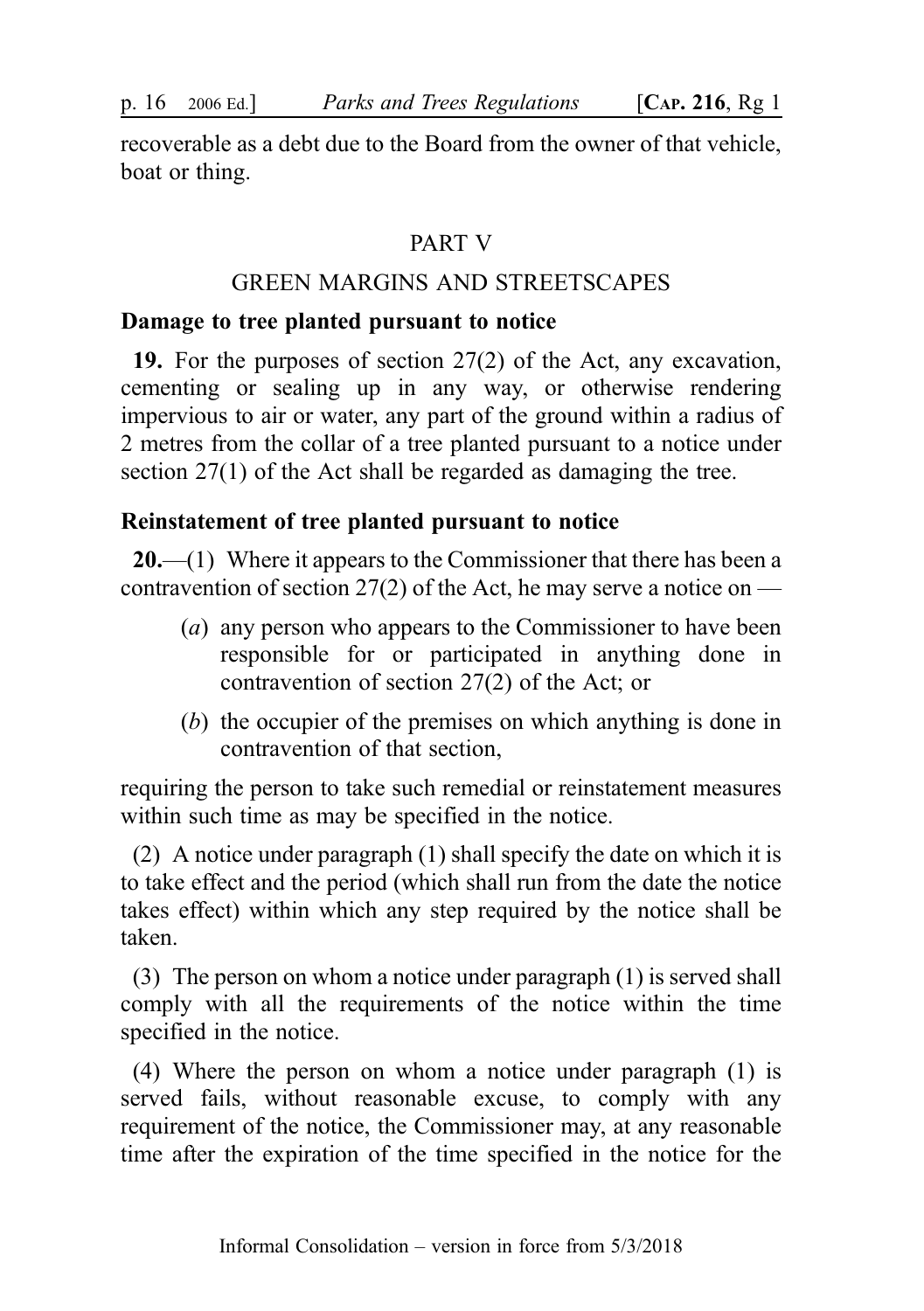taking of the measures specified therein, enter upon the premises and carry out the remedial or reinstatement measures.

(5) All costs and expenses incurred by the Commissioner under paragraph (4) shall constitute a debt due from the occupier of the premises or that person to the Board and be recoverable as such.

# Measurement of girth size of tree and dimensions of planting area

**20A.**—(1) For the purposes of section 14(4) of the Act, the girth of a tree must be measured one metre from the ground.

(2) For the purposes of section 23(1) of the Act, the dimensions of a planting area must be measured along the ground.

[S 660/2017 wef 20/11/2017]

## Planting areas

20B. All premises mentioned in section 22 of the Act must be surrounded by a planting area measuring —

- (a) not more than 2 metres wide, except as otherwise specified in paragraph  $(b)$ ; and
- (b) not more than 5 metres wide from the front boundary of the premises adjoining or abutting a public street.

[S 660/2017 wef 20/11/2017]

# PART VI

# MISCELLANEOUS

## Appeal to Minister

21. Any appeal under section 56(1) of the Act to the Minister shall —

- (a) be in writing and addressed to the Minister;
- (b) state the type of notice or the decision of the Commissioner in respect of which the appeal is brought;
- (c) specify the grounds on which the appeal is brought; and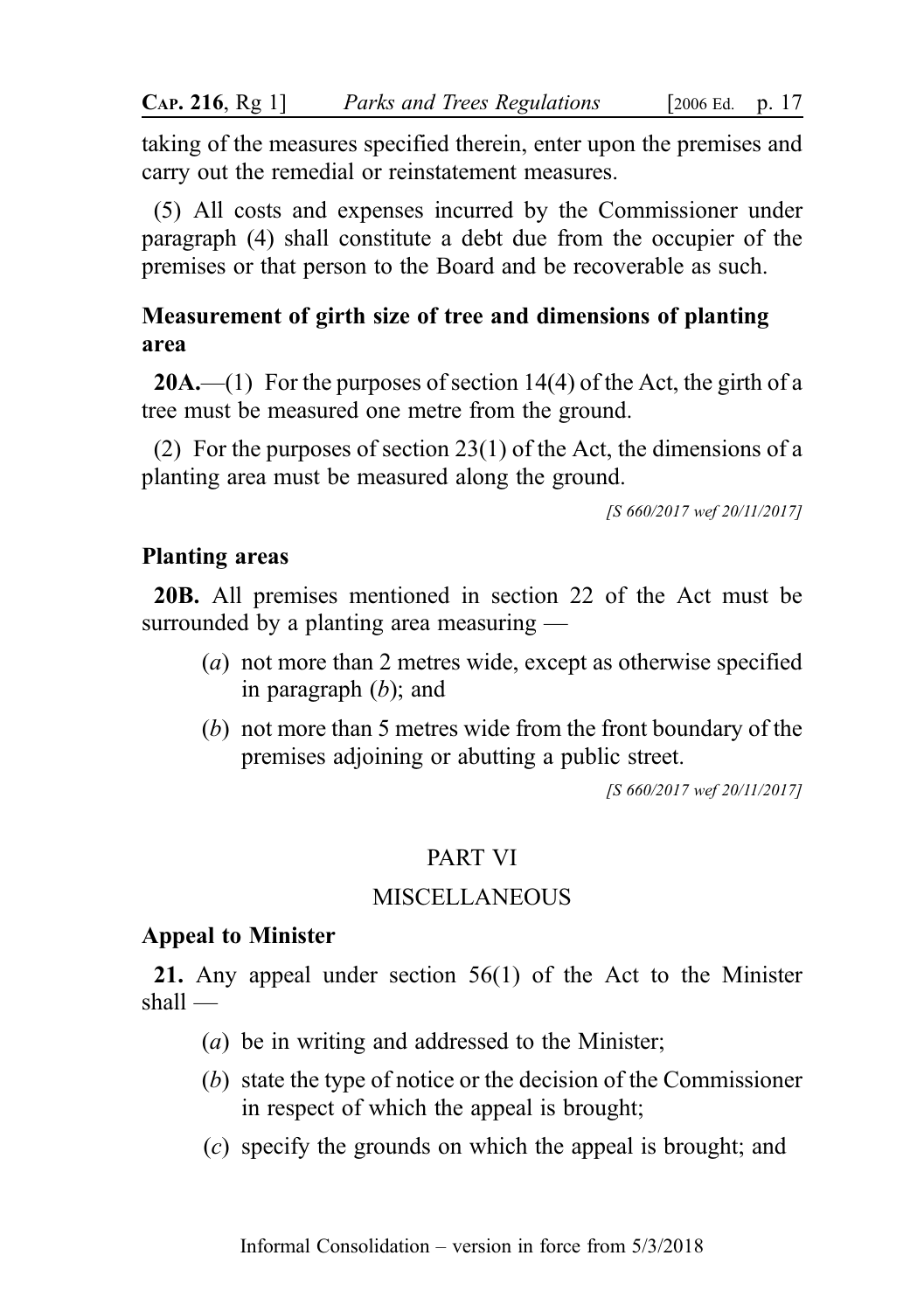(d) be accompanied by such documentary evidence as the Minister considers necessary.

#### Manner of payment of moneys

22. All fees and any other moneys payable to the Board may be paid —

- (a) by money order, postal order or cheque drawn on any bank in Singapore delivered or sent by post to the Board's office;
- (b) by any electronic means as the Board may permit from time to time, subject to such terms and conditions as the Board may impose in connection with the use of such means; or
- (c) in such other manner as the Board may, from time to time, authorise in any particular case or class of cases.

## Penalty

**23.**—(1) Any person who —

- (a) contravenes any of these Regulations; or
- (b) aids, abets or procures the contravention by any other person of any of these Regulations,

shall be guilty of an offence.

(2) A person who is guilty of an offence under these Regulations shall be liable on conviction to a fine not exceeding —

- (a) \$2,000 if the contravention is in relation to regulation 3(1)(a), (b) or (c) or (2), 4(1)(a), (c), (d), (e),  $(f, (g), (h), (i)$  or  $(i)$  or  $(2)(a)$  or  $(b), 6(1), 7, 8(1)(a), (b), (c),$ (d) or (e) or (2)(b), (c), (d) or (k), 9(1)(a) or (b), (2)(a) or (b) or (3),  $10(1)(a)$  or (b), (2)(a) or (b), (3), (5) or (6),  $11(1)(b)$ , (c), (f) or (g), (3), (4) or (5), 12(1), (2), (3) or (5) or 13(1)(a) or  $(b)$  or  $(2)(a)$  or  $(b)$ ; or
- (b) \$5,000 if the contravention is in relation to regulation 4(1)(b), 5(a) or (b), 8(1)(f) or (g), (2)(a), (e), (f), (g), (h), (i) or (j) or (3) or  $11(1)(a)$ , (d) or (e) or (2).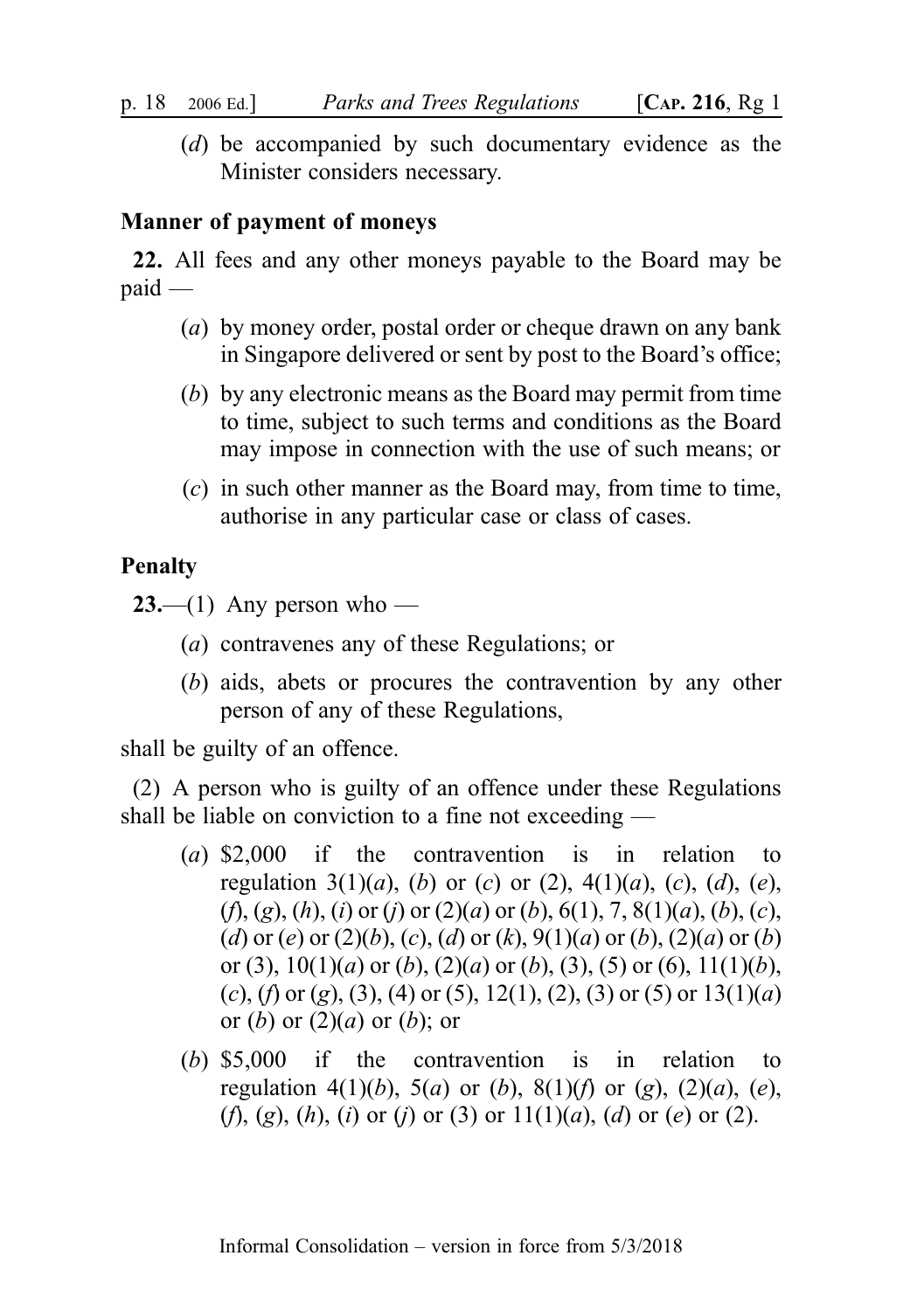# Regulations not to prevent Commissioner, etc., from performance of duty

24. Nothing in these Regulations shall prevent the Commissioner, an authorised officer, a park ranger or an agent of the Board from acting in the performance of his duty under these Regulations.

## FIRST SCHEDULE

Regulation 17(1)

#### FEES

| First column                                                                                                           | Second column                        |
|------------------------------------------------------------------------------------------------------------------------|--------------------------------------|
| Purpose of fee                                                                                                         | Fee                                  |
| 1. For a permit under regulation $9(1)$ to camp<br>in any national park, nature reserve or<br>public park              | Nil                                  |
| 2. For a permit under regulation $9(2)$ to hold a<br>barbeque at $-$                                                   |                                      |
| (a) Changi Beach Park                                                                                                  | \$16 per pit per day                 |
| (b) East Coast Park                                                                                                    | $(i)$ \$16 per single pit per<br>day |
|                                                                                                                        | (ii) \$20 per double pit per<br>day  |
| $(c)$ Labrador Park                                                                                                    | \$12 per pit per day                 |
| (d) Pasir Ris Park                                                                                                     | \$20 per pit per day                 |
| (e) Punggol Park                                                                                                       | \$12 per pit per day                 |
| ( <i>f</i> ) Sembawang Park                                                                                            | \$12 per pit per day                 |
| (g) West Coast Park                                                                                                    | \$20 per pit per day                 |
| 3. For a permit under regulation $13(2)$ to store<br>a boat in any national park, nature reserve<br>or public park $-$ |                                      |
| (a) for up to 6 months                                                                                                 | \$85                                 |
| (b) for up to 12 months                                                                                                | \$170                                |
| 4. For an application under section 32 of the<br>Act (for the Commissioner's approval for                              |                                      |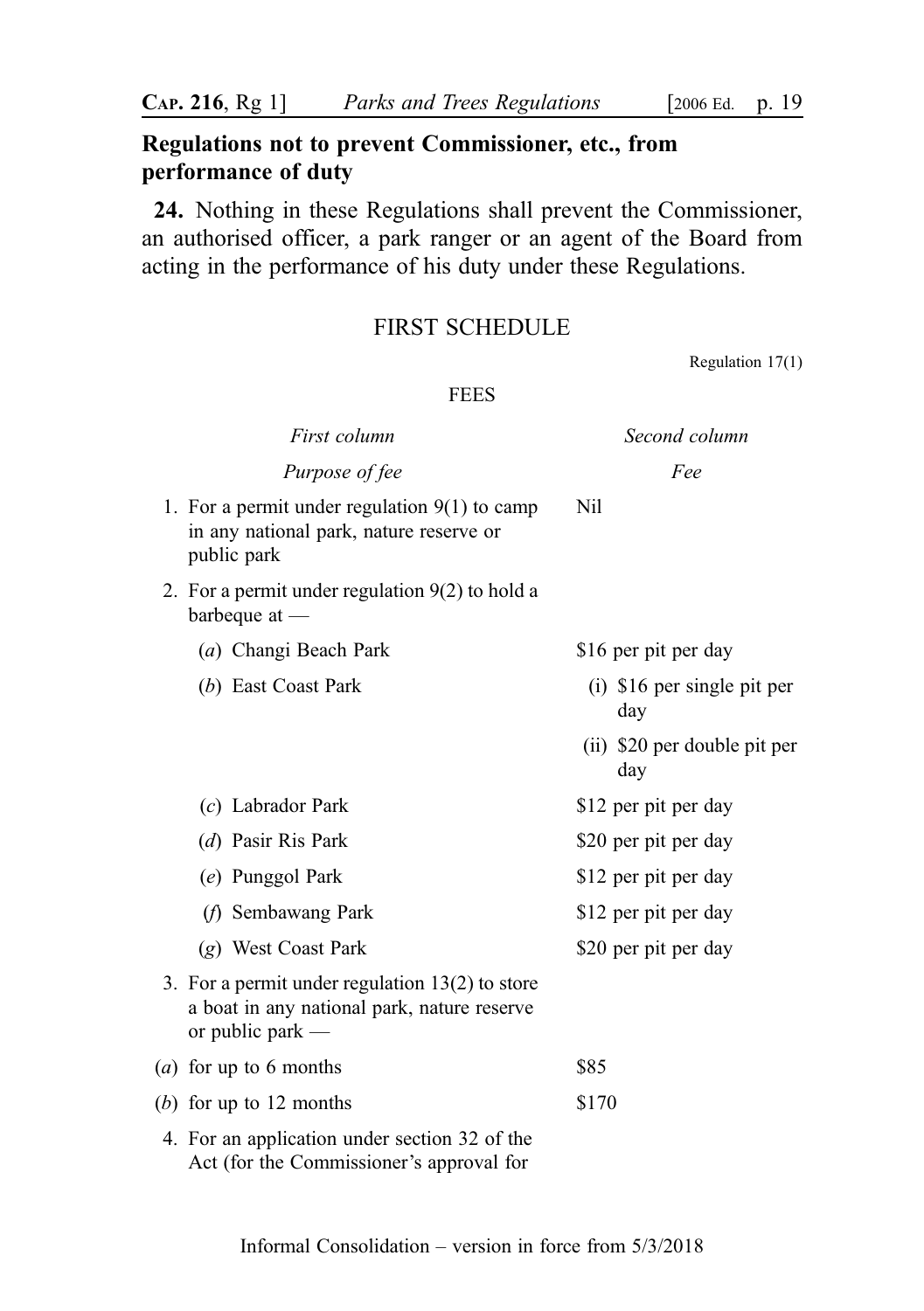|         | i iivat aciippoed                                                                                                                                                                                    |                        |
|---------|------------------------------------------------------------------------------------------------------------------------------------------------------------------------------------------------------|------------------------|
|         | First column                                                                                                                                                                                         | Second column          |
|         | Purpose of fee                                                                                                                                                                                       | Fee                    |
| for $-$ | the purposes of section 24, 26, 30 or 31 of<br>the Act) made for the first time at the<br>development control submission stage,                                                                      |                        |
|         | $(a)$ works in a tree conservation area or on<br>vacant land relating to $-$                                                                                                                         |                        |
|         | (i) a good class bungalow                                                                                                                                                                            | \$2,675 per submission |
|         | (ii) a detached house or bungalow<br>(other than a good class<br>bungalow), semi-detached<br>house or terrace house                                                                                  | \$2,140 per submission |
|         | (iii) landed housing with provision<br>for an open space (to be vested<br>public park under<br>a<br>as<br>section 29 of the Act)                                                                     | \$9,095 per submission |
|         | (iv) strata landed<br>housing<br><sub>or</sub><br>cluster housing                                                                                                                                    | \$2,140 per submission |
|         | (v) any flat or apartment                                                                                                                                                                            | \$2,675 per submission |
|         | (vi) a condominium development                                                                                                                                                                       | \$2,675 per submission |
|         | (vii) a commercial development<br>other than one referred to in<br>sub-paragraph (viii) or (ix)                                                                                                      | \$2,675 per submission |
|         | (viii) a hotel, boarding house, guest<br>house, serviced apartment,<br>students' hostel or workers'<br>dormitory                                                                                     | \$2,675 per submission |
|         | (ix) an industrial development, a<br>warehouse,<br>utilities,<br>telecommunication<br><sub>or</sub><br>business park development, a<br>warehouse retail building or<br>an industrial retail building | \$2,675 per submission |
|         | $(x)$ a place of worship                                                                                                                                                                             | \$2,140 per submission |

# FIRST SCHEDULE — continued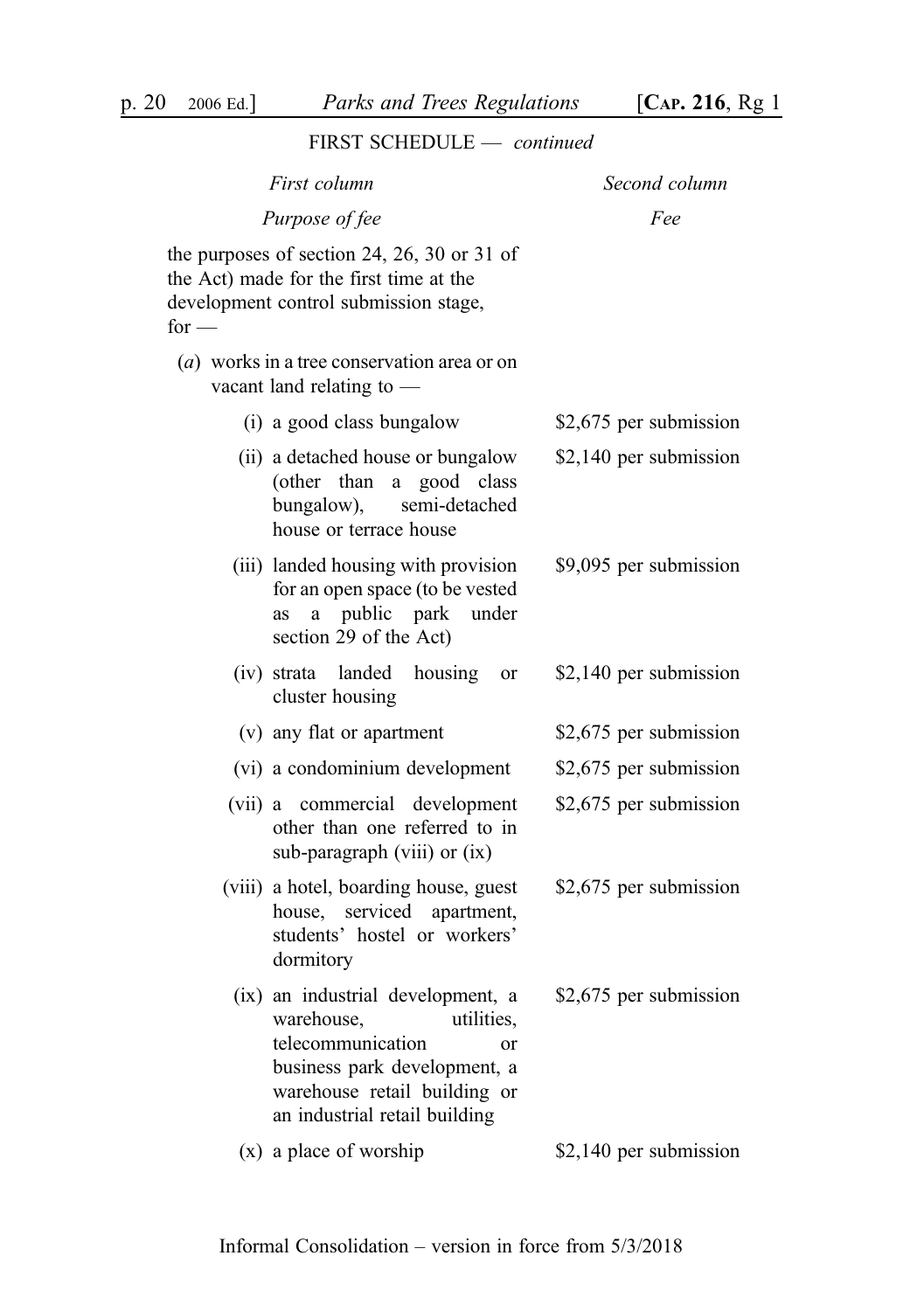FIRST SCHEDULE — continued

| First column                                                                                                                                                                                                                                                                                                                                                                                   | Second column          |
|------------------------------------------------------------------------------------------------------------------------------------------------------------------------------------------------------------------------------------------------------------------------------------------------------------------------------------------------------------------------------------------------|------------------------|
| Purpose of fee                                                                                                                                                                                                                                                                                                                                                                                 | Fee                    |
| civic<br>$(xi)$ a<br>and<br>community<br>institution or an educational<br>institution                                                                                                                                                                                                                                                                                                          | \$2,140 per submission |
| (xii) a hospital, petrol station or<br>golf course                                                                                                                                                                                                                                                                                                                                             | \$2,140 per submission |
| (xiii) a rapid transit system depot,<br>bus depot or bus interchange                                                                                                                                                                                                                                                                                                                           | \$2,675 per submission |
| (xiv) a conservation building                                                                                                                                                                                                                                                                                                                                                                  | \$2,140 per submission |
| (xv) a project other than<br>one<br>referred<br>to<br>1n<br>sub-paragraphs (i) to<br>(xiv)<br>and (xvi)                                                                                                                                                                                                                                                                                        | \$2,140 per submission |
| (xvi) an open vehicle park or open<br>car park not relating to any<br>referred<br>project<br>to<br>insub-paragraphs (i) to (xv)                                                                                                                                                                                                                                                                | \$2,140 per submission |
| $(b)$ earthworks or site clearance in a tree<br>conservation area or on vacant land,<br>and not relating to any project referred<br>to in paragraph $(a)$ at the time of the<br>application                                                                                                                                                                                                    | \$2,140 per submission |
| 5. For an application under section 32 of the<br>Act (for the Commissioner's approval for<br>the purposes of section 24, 26, 30 or 31 of<br>the Act) made for the first time at the<br>development control submission stage, for<br>works in any area other than a tree<br>conservation area or on any land other than<br>vacant land, and relating to any project<br>described in item $4(a)$ | \$1,605 per submission |
| 6. For an application under section 32 of the<br>Act (for the Commissioner's approval for<br>the purposes of section 24, 26, 30 or 31 of<br>the Act) made for the first time at the<br>building plan submission stage, for $-$                                                                                                                                                                 |                        |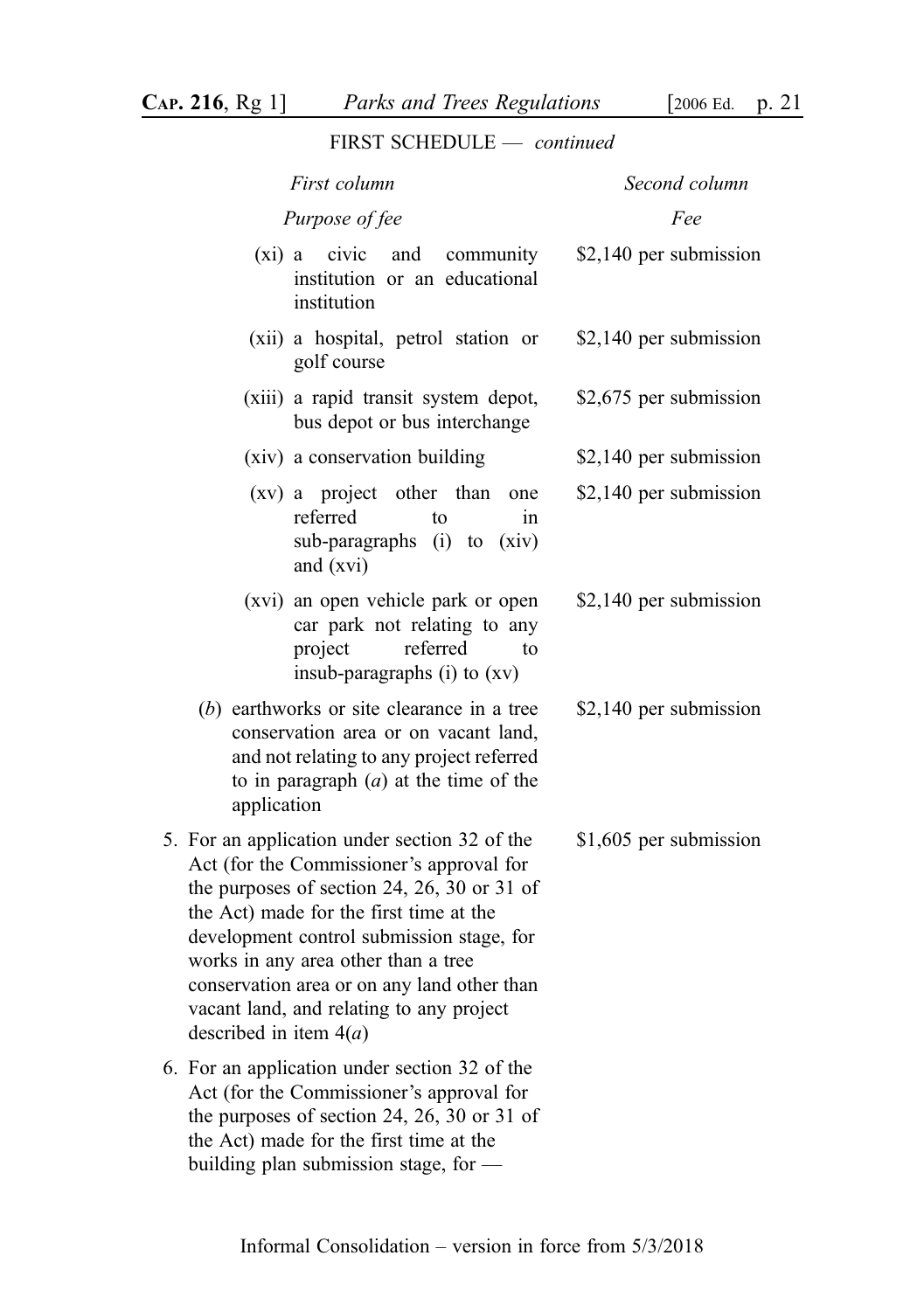| First column                                                                                                                                                                                                                                                                                                                                                 | Second column          |
|--------------------------------------------------------------------------------------------------------------------------------------------------------------------------------------------------------------------------------------------------------------------------------------------------------------------------------------------------------------|------------------------|
| Purpose of fee                                                                                                                                                                                                                                                                                                                                               | Fee                    |
| (a) external works                                                                                                                                                                                                                                                                                                                                           | \$2,140 per submission |
| $(b)$ a pedestrian overhead bridge, link<br>bridge, covered linkway or covered<br>public walkway                                                                                                                                                                                                                                                             | \$2,140 per submission |
| $(c)$ an underground pedestrian linkway or<br>underpass                                                                                                                                                                                                                                                                                                      | \$2,140 per submission |
| $(d)$ a promenade or pedestrian mall                                                                                                                                                                                                                                                                                                                         | \$2,140 per submission |
| (e) a new street under section 18 of the<br>Street Works Act (Cap. 320A)                                                                                                                                                                                                                                                                                     | \$2,675 per submission |
| $(f)$ an open air parking area at street level<br>within any premises referred to in<br>section 22 of the Act                                                                                                                                                                                                                                                | \$107 per submission   |
| $(g)$ a project other than one referred to in<br>paragraphs $(a)$ to $(f)$                                                                                                                                                                                                                                                                                   | \$2,140 per submission |
| 7. For an application under section 32 of the<br>Act (for the Commissioner's approval for<br>the purposes of section 24, 26, 30 or 31 of<br>the Act) made at the development control<br>submission stage, or at the building plan<br>submission stage, or at the certificate of<br>statutory completion submission stage,<br>under a self-declaration scheme | \$107 per submission   |

[S 122/2018 wef 05/03/2018] [S 379/2011 wef 15/07/2011] [S 555/2015 wef 12/09/2015]

# SECOND SCHEDULE

Regulation 8(3)

#### SPEAKERS' CORNER IN HONG LIM PARK

All that land within the boundaries commencing from the junction of New Bridge Road and North Canal Road to the junction of North Canal Road and South Bridge Road to the junction of South Bridge Road and Upper Pickering Street to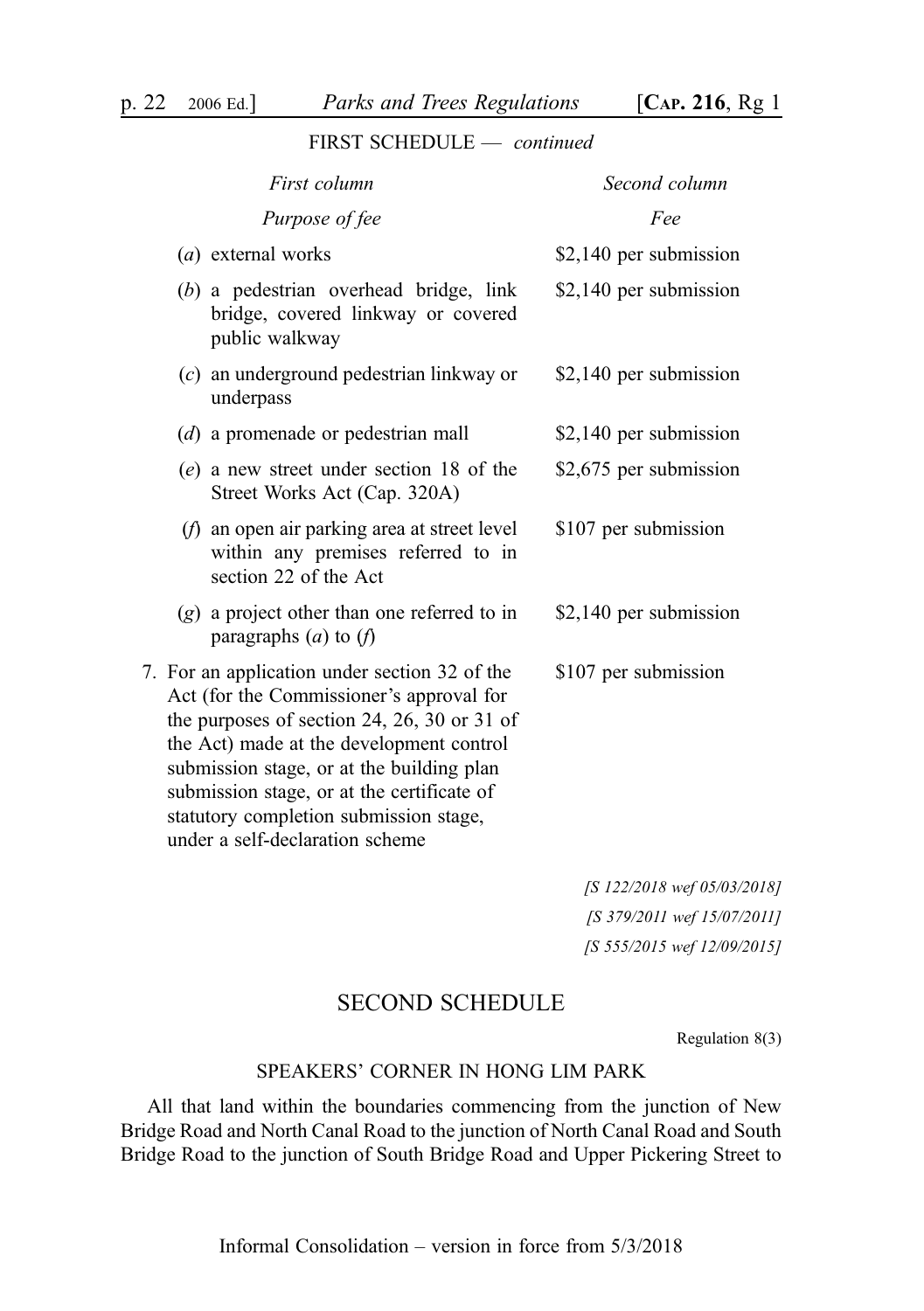#### SECOND SCHEDULE — continued

the junction of Upper Pickering Street and New Bridge Road, and which is more particularly delineated in the Plan below.



[S 205/2016 wef 08/05/2016]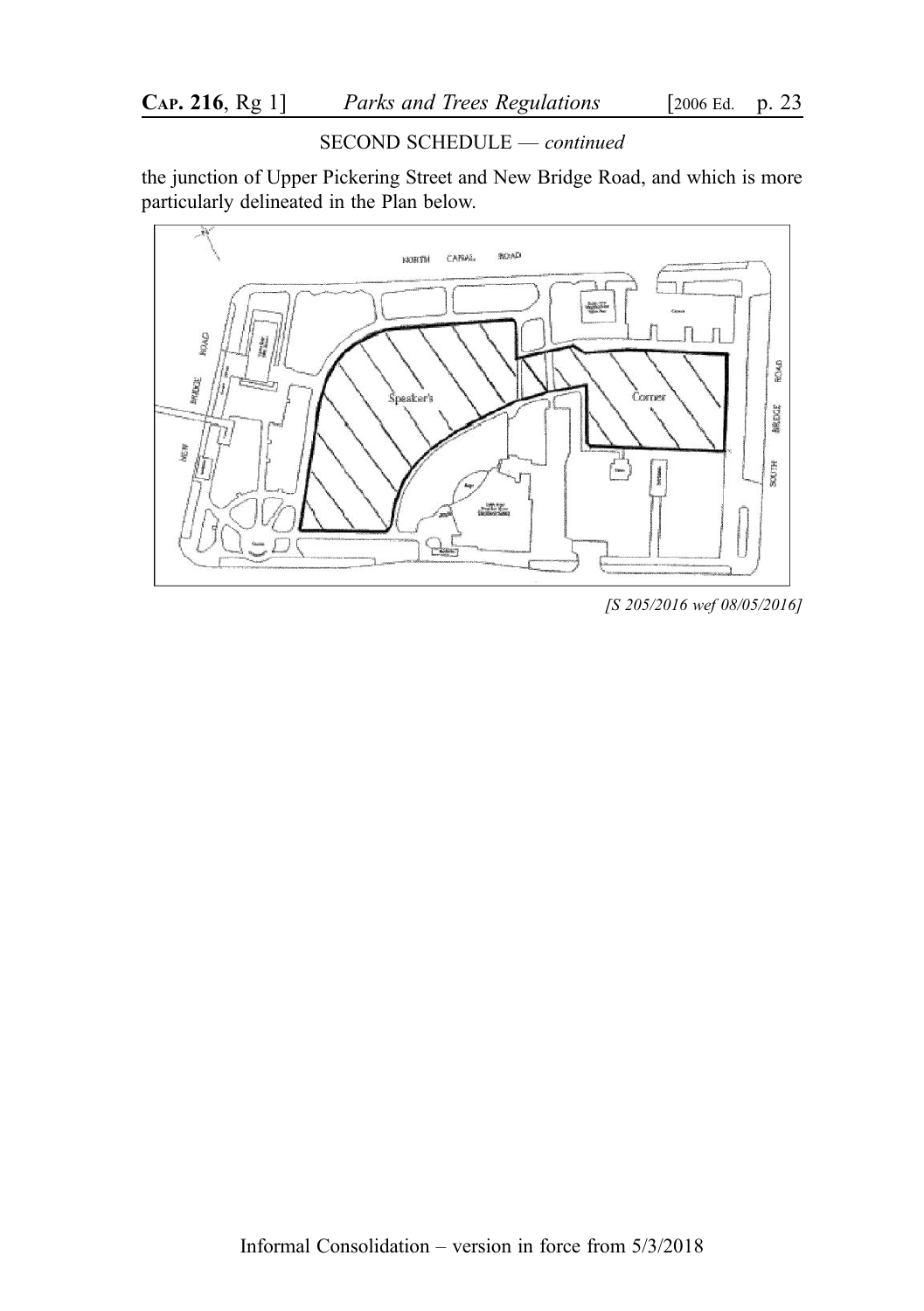# LEGISLATIVE HISTORY PARKS AND TREES REGULATIONS (CHAPTER 216, RG 1)

This Legislative History is provided for the convenience of users of the Parks and Trees Regulations. It is not part of these Regulations.

| 1. G. N. No. S 519/2005 - Parks and Trees Regulations 2005 |      |                                                                         |
|------------------------------------------------------------|------|-------------------------------------------------------------------------|
| Date of commencement                                       |      | $: 1$ August 2005                                                       |
| 2. 2006 Revised Edition - Parks and Trees Regulations      |      |                                                                         |
| Date of operation                                          |      | : 30 November 2006                                                      |
|                                                            |      | 3. G. N. No. S 425/2008 - Parks and Trees (Amendment) Regulations 2008  |
| Date of commencement                                       |      | $\therefore$ 1 September 2008                                           |
|                                                            |      | 4. G. N. No. S 484/2009 - Parks and Trees (Amendment) Regulations 2009  |
| Date of commencement                                       |      | : 9 October 2009                                                        |
|                                                            |      | 5. G.N. No. S 379/2011 - Parks and Trees (Amendment) Regulations 2011   |
| Date of commencement                                       |      | : $15$ July 2011                                                        |
|                                                            |      | 6. G.N. No. S 224/2012 - Parks and Trees (Amendment) Regulations 2012   |
| Date of commencement                                       |      | : $27$ May $2012$                                                       |
|                                                            |      | 7. G.N. No. S 74/2013 - Parks and Trees (Amendment) Regulations 2013    |
| Date of commencement                                       |      | $: 27$ January 2013                                                     |
|                                                            |      | 8. G.N. No. S 160/2015 - Parks and Trees (Amendment) Regulations 2015   |
| Date of commencement                                       |      | : 30 March 2015                                                         |
|                                                            | 2015 | 9. G.N. No. S 530/2015 - Parks and Trees (Amendment No. 2) Regulations  |
| Date of commencement                                       |      | $: 1$ September 2015                                                    |
|                                                            | 2015 | 10. G.N. No. S 555/2015 - Parks and Trees (Amendment No. 3) Regulations |
| Date of commencement                                       |      | $: 12$ September 2015                                                   |
|                                                            |      | 11. G.N. No. S 170/2016 - Parks and Trees (Amendment) Regulations 2016  |
| Date of commencement                                       |      | : 27 April 2016                                                         |